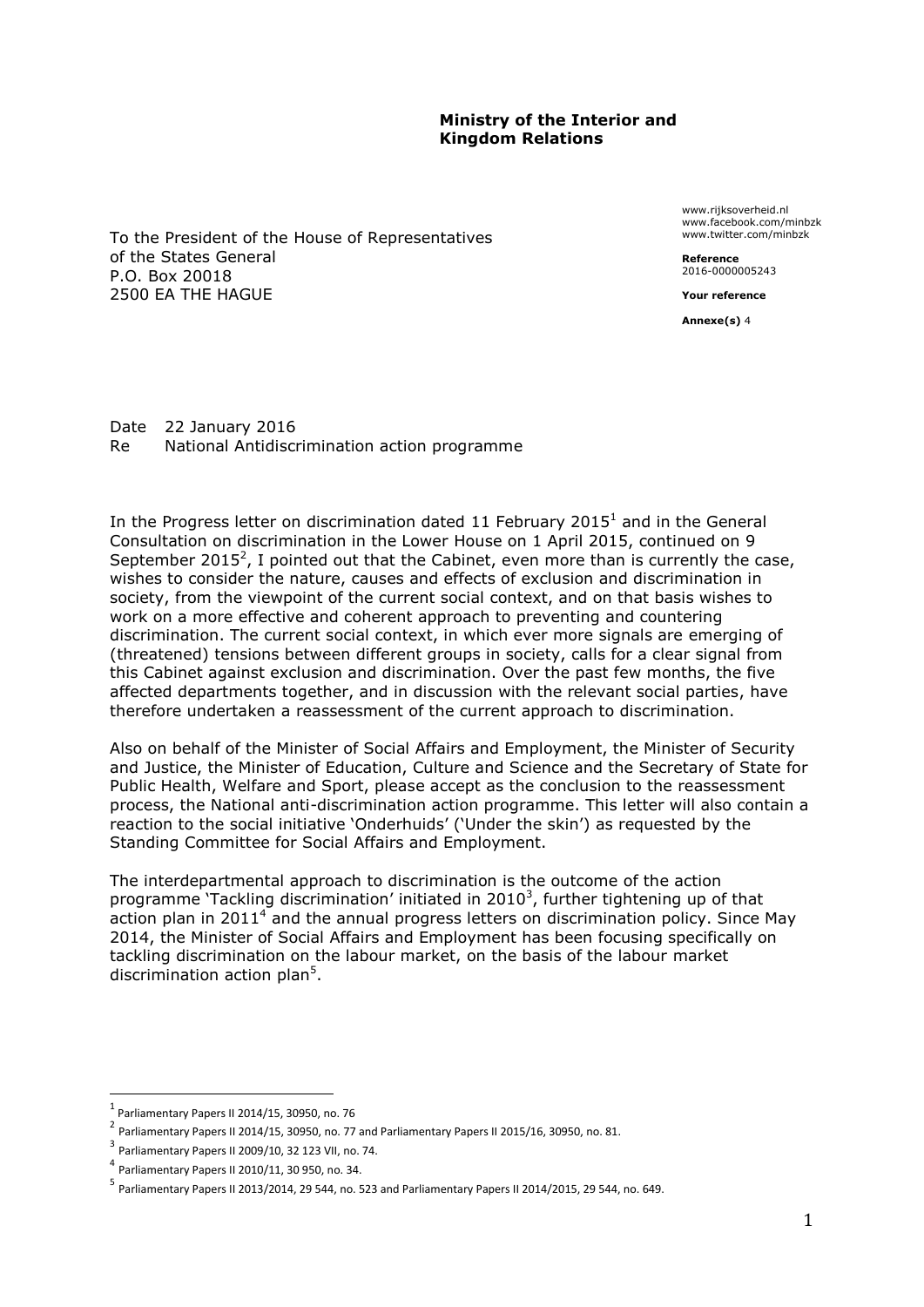The measures referred to in this National antidiscrimination action programme represent a supplement to the (current) departmental policy programmes aimed at specific target groups (people with an impairment, women, lesbian women, homosexual men, bisexuals and trans genders (LGBTs) and Dutch citizens with a bicultural background) as outlined in annex II to this letter. The responsibility and efforts of all affected members of the government for specific elements of the discrimination policy will remain in the foreground. The National antidiscrimination action programme is complementary to Cabinet policy in respect of security, integration, labour market, human rights, emancipation, etc. It is an instrument for achieving greater oversight, synergy and cooperation. With a view to successfully bringing about that oversight, both current measures and new impulses are included in this action programme.

### **1. Discrimination in the Netherlands**

<u>.</u>

Discrimination is a phenomenon with complex causes, expressed in many different ways. It can occur in numerous different forms: in attitudes or prejudices, expressions and statements, actions that result in exclusion, threats or violence. And it can occur anywhere; for example at work, at school, in (health) care, in shops, in nightlife, during sport, in residential districts or in public spaces, and on the Internet.

The consequences of discrimination are considerable. For those individuals who are hounded out of a residential district; who are not accepted for a job or internship; who are sworn at, threatened or physically abused at school or on the street or who are not permitted to enter a bar or gym. It can leave those people with a sense of not counting or not being allowed to be themselves, in public. This can lead to frustrations or feelings of unsafety. It can also mean that people are unable to fulfil their dreams for their future or feel alienated from Dutch society. For that society itself, discrimination also has considerable consequences. Discrimination and lack of equal opportunities can for example mean that not the best person is given a job and that can lead to drop out from school or work. As a result, people's potential is not optimally utilised and talent is lost.

Discrimination also has consequences for the sense of cohesion in society. As then member of Parliament Van Dam (Dutch Labour Party - PvdA) identified in his motion dated 2 July 2015 $<sup>6</sup>$ , mutual cohesion based on shared values is essential for a resilient</sup> democracy. That includes a society which is open to all its citizens, is inclusively organised in all aspects, and offers opportunities. A society of that kind creates the ideal climate for mutual coherence. Exclusion and discrimination, on the other hand, are specifically damaging to mutual coherence, and are in utter contradiction of important shared values and the foundations of the democratic rule of law. For that reason, the Cabinet is using this National action programme to tackle public discrimination hard, and taking measures to counter more unconscious, subtle forms of discrimination. As a consequence, this anti-discrimination policy of the Cabinet will contribute to meeting the call expressed in the Van Dam motion to strengthen the sense of mutual cohesion in society.

The Cabinet is constantly committed to acquire a clear picture of the nature, causes and scale of discrimination in the Netherlands. This is for example achieved on the basis of the annual reports of the municipal anti-discrimination services (ADVs), the police, the Public Prosecutor's Office (OM) and the National Institute for Human Rights. In addition, studies into perceived discrimination and specific forms and causes of discrimination supply the necessary in-depth information. Examples include the study into

 $6$  Motion submitted during the report of the General Consultation on the memorandum 'anti-democratic groupings), Parliamentary Papers II 2014/15, 29 279, no. 226 and Proceedings of the Lower House 2014/15, 104. The response from the Cabinet to the Van Dam motion will be sent to the Lower House before summer 2016 (Parliamentary Papers II 2015/16, 29279, no. 291).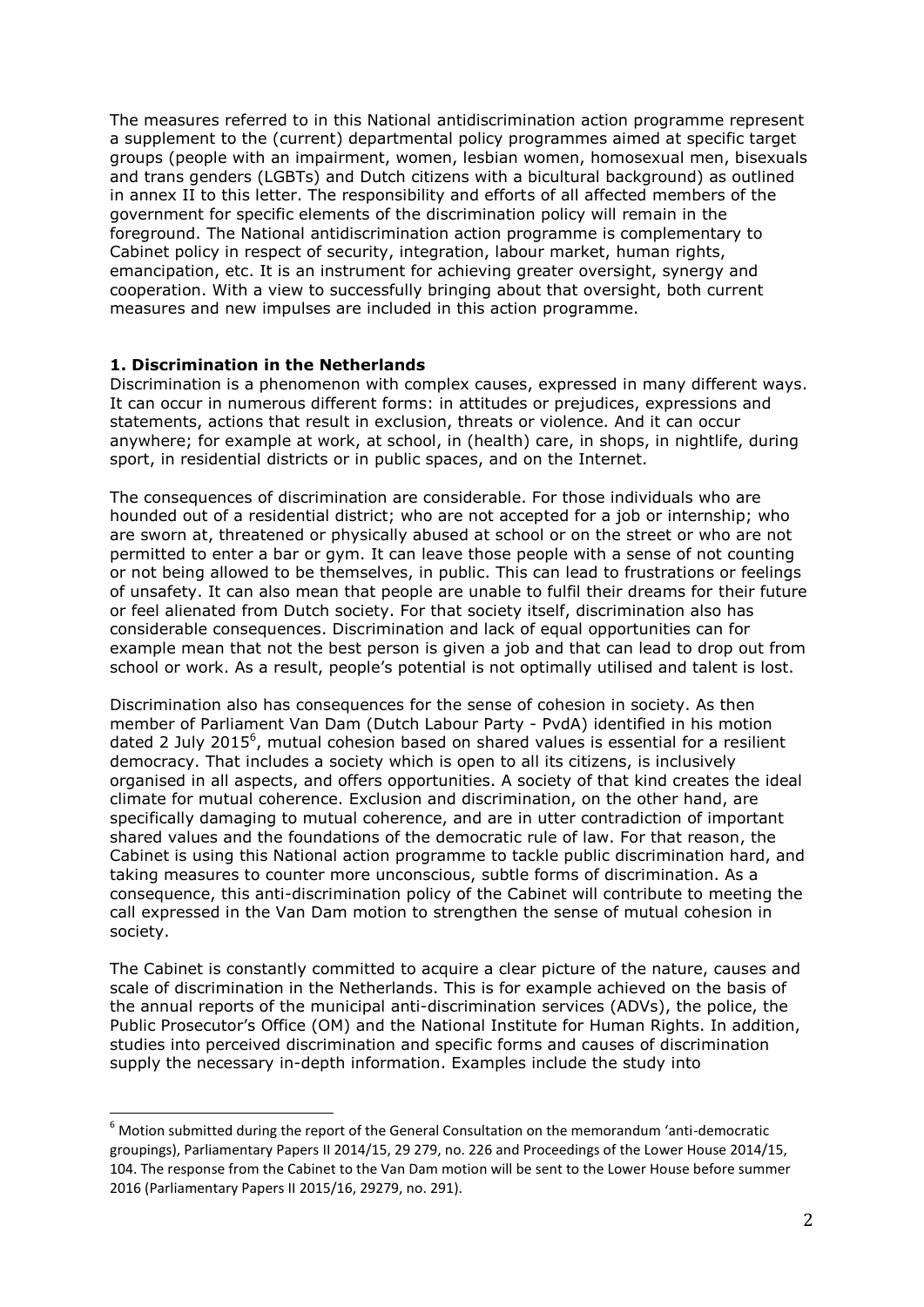discrimination in the recruitment and selection phase<sup>7</sup>, into incidents of Muslim discrimination at schools<sup>8</sup> and the approach to LGBT discrimination in the residential environment<sup>9</sup>. In this same framework, regular discussions are held with organisations and key figures from civil society, that deliver a valuable contribution to collecting information about discrimination.

Studies into perceived discrimination by the Social and Cultural Planning Office (Sociaal en Cultureel Planbureau  $\text{SCP}^{10}$  reveal that willingness to report is low, leading to a justified conclusion that reported incidents are just the tip of the iceberg. Furthermore, only very serious or eye-catching forms of discrimination actually reach the public eye. However, all signals would suggest that discrimination is a constant and urgent social problem, and that the number of reports of discrimination, in particular racism, are increasing.

Enclosed with this letter (annex III) is the annual report on the number of reports received in 2014 in all municipalities by the ADVs. In the 403 reporting municipalities, in 2014, a total of 15,897 reports were registered. This is considerably more than the total number of reports in the previous years. The total number of reports in 2013 amounted to 6,038. As in the two preceding years, the majority of reports relate to racial discrimination (including descent, skin colour). In 2014, the total number of reports on race-related discrimination was considerably higher than in previous years, namely 12,163 in 2014 as opposed to 3,346 in 2013. Reports on discrimination on other grounds trail well behind; age (839), gender (540) and handicap (502). The number of reports of discrimination on grounds of sexual orientation in 2014 (at 412) was lower than in 2013 (509). The growth in the number of reports of racially related discrimination consists primary of reports about discrimination in public and political opinion (9618), partly due to the large number of reports on the statements of Mr Wilders during a campaign meeting in The Hague (March 2014).

In the letter dated 16 November 2015, The Minister of Security and Justice submitted to you the police and Public Prosecutor's Office figures on discrimination in 2014<sup>11</sup>. In 2014, the police identified a total of 5,721 discriminatory incidents. More incidents are registered per 1,000 residents in the large cities, than in more rural areas. The reports relate above all to discrimination on grounds of race (2,987) and sexual orientation (1,403), followed by antisemitism (358) and religion (279, mainly antimuslim discrimination). The grounds for discrimination gender, handicap and personal beliefs occur 68, 54 and 4 times, respectively. The most common manifestations among all grounds for discrimination are insult/abuse (37%), followed by vandalism/graffiti (19%), threatening behaviour (7%) and assault (4%). Because of the new, national registration method introduced by the police, it is not possible to make a comparison with figures from previous years, except in the case of antimuslim discrimination, in which a rise has been observed as compared to 2013.

A considerable rise in the number of reports to the reporting point for Internet discrimination (MiND) was observed in 2015. Over the past year, MiND received 652 reports of discriminatory online statements, more than twice the number in the previous year. The majority of reports related to discrimination on the ground of race (44%) and

<sup>8</sup> Study by Panteia on behalf of the Anne Frank Stichting and Forum, 'Muslim discrimination in secondary education – a study among teaching staff', 12 February 2015

 $^7$  Study by Panteia on behalf of the Ministry of Social Affairs and Employment, 'Discrimination in the recruitment and selection phase – results of 'virtual' practice tests', 1 June 2015.

<sup>&</sup>lt;sup>9</sup> Study by Lokaal Centraal on behalf of the Gay – Straight Alliance Natuurlijk Samen, "Tilting like Don Quixote against windmills' – study into violence against citizens for their sexual orientation or gender identity in their immediate residential environment, 10 June 2014

<sup>&</sup>lt;sup>10</sup> SCP, 'Perceived discrimination in the Netherlands', 24 January 2014.

 $11$  Parliamentary Papers II 2014/2015, 30 950/29 628, no. 82.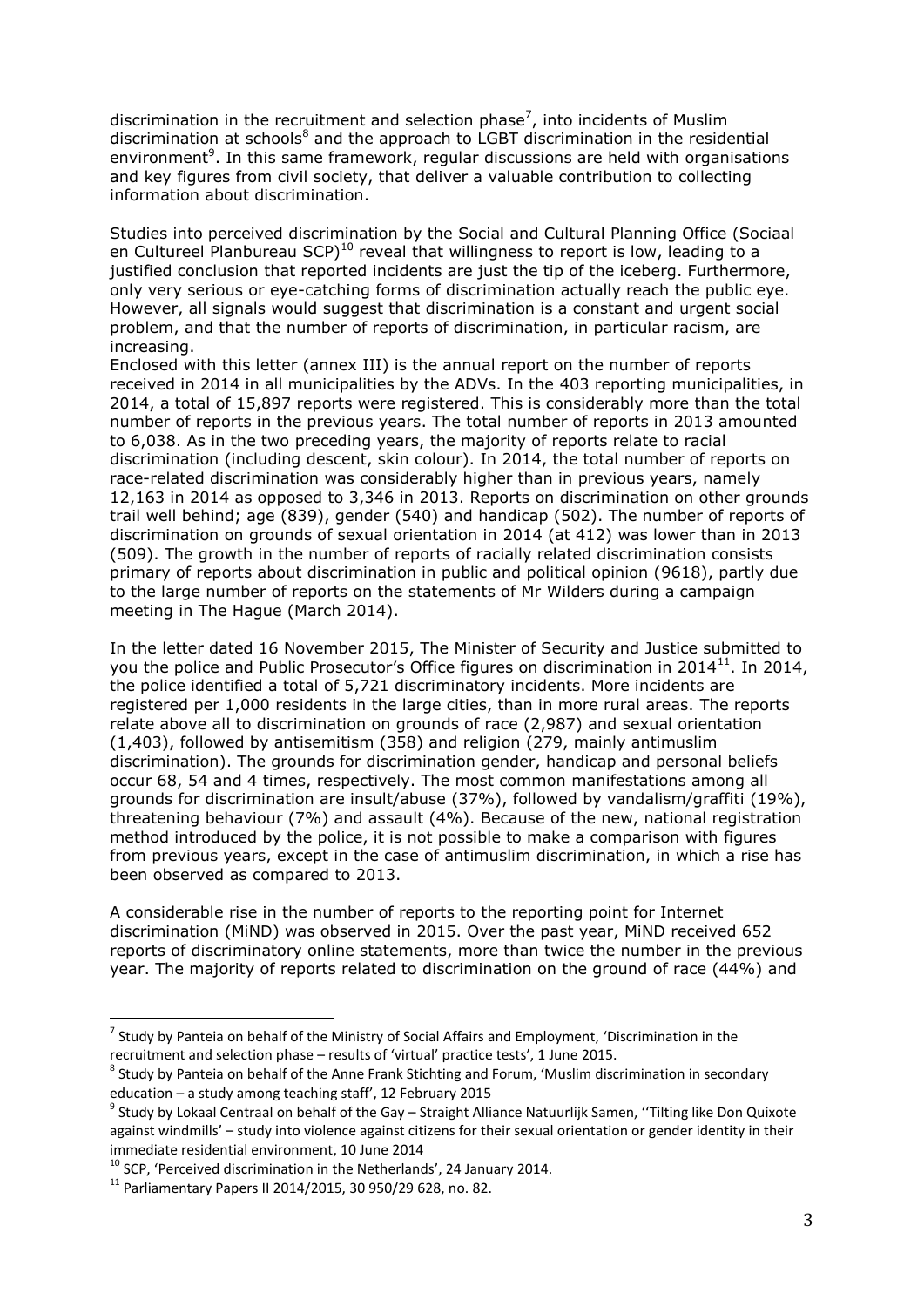religion (22%). More than half of all these statements were made via social media  $(64\%)$ <sup>12</sup>

# **2. Reassessment of antidiscrimination policy**

In 2015, the antidiscrimination action programme dating from 2010 was reassessed.<sup>13</sup> The process of reassessment included a series of consultations with interest groups, key figures and chain partners, an internal evaluation of policy instruments, a study by the Research and Documentation Centre (WODC) into criminal prosecution of discrimination (annex IV) and a knowledge chamber on behavioural science-related causes of discrimination.

Also included in the process are the outcomes of a series of social initiatives including the social agreement 'Onderhuids' ('Under the skin') and the results of the Face-2-Face project. The Face-2-Face project, aimed at promoting the willingness among minority groups to report incidents, was undertaken by various migrant organisations, in collaboration with ADVs and the National Institute for Human Rights. In the framework of this project, information was provided for example about the various ways in which discrimination can be reported.

The 'Onderhuids' (Under the skin) campaign was launched in 2014, with the aim of promoting discussion of racism in the Netherlands. Part of this programme is the social charter on racism, with 28 specific recommendations, signed by more than 200 organisations. The Standing Parliamentary Committee on Social Affairs and Employment has requested a specific response to this social initiative. The most prominent point is that the Cabinet welcomes this initiative, against the background outlined above, as a valuable contribution to awareness, dialogue and joint social initiatives. In elaborating the Cabinet policy in the National antidiscrimination action programme, the 28 recommendations from 'Onderhuids' were taken into account. This fact is further reflected in this letter and in annexes I and II.

During the consultations and the internal evaluation in the framework of the reassessment, it emerged that there is clear consensus among all affected parties in respect of the necessity for investing more and more intensively in a preventive approach to tackling discrimination. It is important that attention be paid to prevention and awareness in education, among neighbourhood associations, welfare organisations, among key figures and among professionals. The ADVs could be called upon more often, to bring this about. An active focus on diversity at work could also make an important contribution to the prevention of discrimination. The government must play an examplary role in that connection.

It was also concluded in the consultations and the internal evaluation that the approach to discrimination could be made more effective if we were to invest in cooperation between all the parties involved in tackling discrimination, both within and outside government. This could include improving coherence between working methods, strengthening the role of ADVs and consultation structures, and ensuring permanent attention within the chain partners for knowledge and handling of discrimination(-related complaints). It also emerged from the reassessment that there is a general sense of necessity for the effective and visible tackling of unambiguous statements of discrimination. This does not necessarily always mean primarily turning to prosecution: criminal prosecution should be deployed as the 'optimum remedy' in tackling discrimination, in other words that this instrument should be turned to when and in a

<sup>&</sup>lt;sup>12</sup> https://www.mindnederland.nl/actueel/jaarcijfers2015/.

<sup>&</sup>lt;sup>13</sup> Parliamentary Papers II 2009/10, 32 123 VII, no. 74. This policy was tightened up in 2011, Parliamentary Papers II 2010/11, 30 950 no. 34, and in the annual progress letters on the tackling of discrimination. The most recent progress letter dates from 11 February 2015, Parliamentary Papers II 2014/15, 30950, no. 76.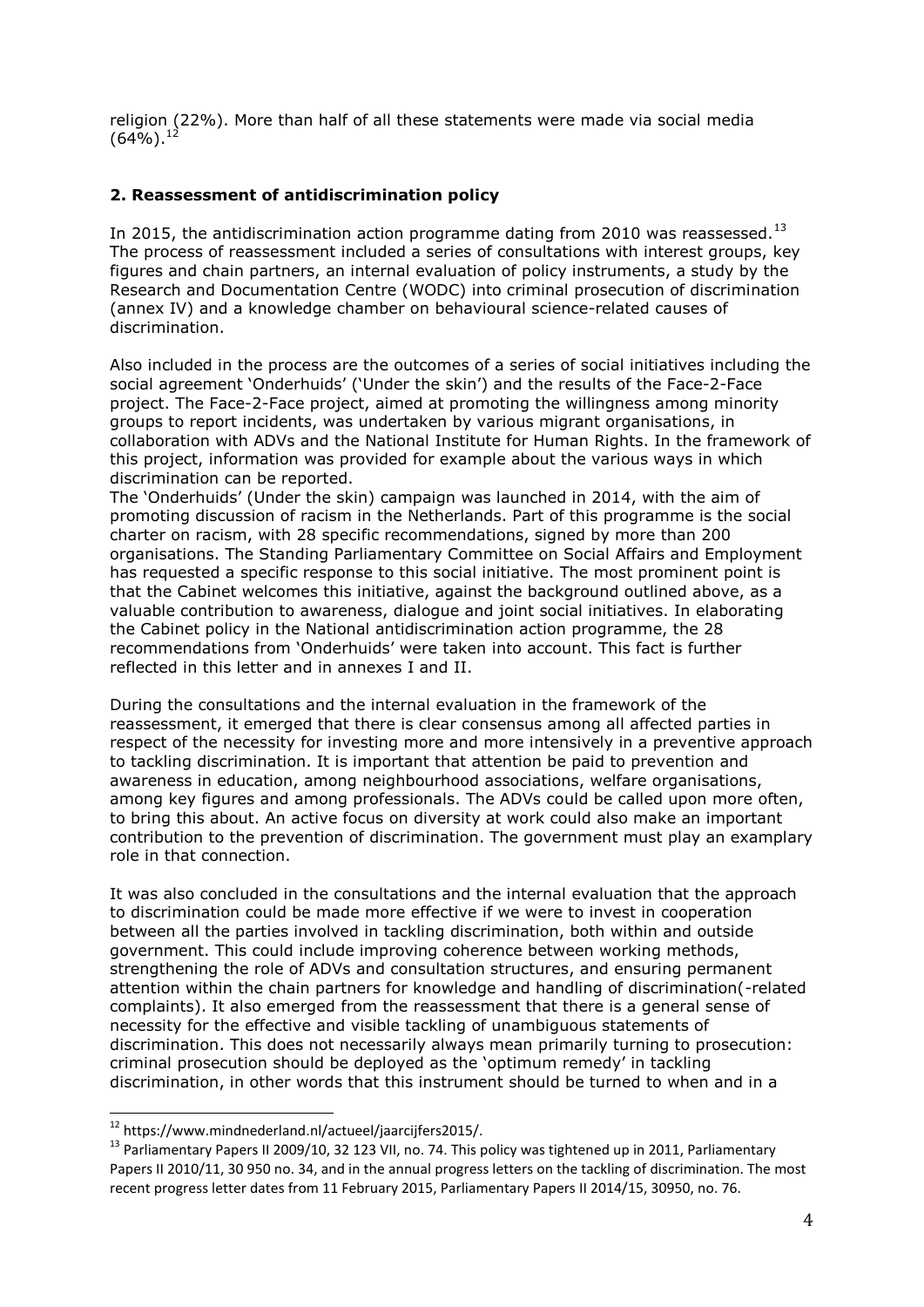manner in which it offers added value, for example for victims. However, because discrimination is often not unambiguous but is rather found in subtle forms of exclusion, criminal investigation and prosecution is not always the most ideal approach. Better cooperation between municipalities, ADVs, police and Public Prosecutor's Office can offer greater clarity to chain partners and to victims on the question when criminal prosecution should be applied and when another approach could prove more effective. It is therefore also meaningful to invest more in the chain approach: in other words tackling specific forms of discrimination from multiple angles of approach and tasks, for example with both preventive and repressive policy, by different chain partners. Within the chain, each party takes its own responsibility and continues to be involved in the follow-up.

Another prominent conclusion was that municipalities can play a greater role. Discrimination takes place in the residential environment, at work, at school, during sport; all in all, at the local level. For that reason, the tackling of discrimination must take place at that same level, preferably with a policy aimed at broad inclusion and countering all forms of discrimination. Certain municipalities operate an active antidiscrimination policy, but this is not the case for all municipalities. The Cabinet should offer municipalities more facilities for taking a more active role in antidiscrimination measures. The importance of seeking cooperation and ties with social initiatives and key figures at local level is also recognised.

In that connection, the Cabinet should focus on a balanced combination of generic and specific policy. After all, similar mechanisms are at the source of many different forms of discrimination. It was concluded that it is meaningful to consider whether an approach that works for a particular group could be deployed more broadly – in other words for more groups – with a view to developing a more coherent and effective approach to discrimination. At the same time, there was also a clear call for specific policy, because the various different groups clearly face different prejudices, problems and background factors, specific to those groups. Specific attention is (and has often been) necessary in order to actually tackle these forms of discrimination. An exclusively generic approach engenders the risk that the specific attention for particular problems would once again slip into the background. As a result, there will always be a need for also taking specific policy measures; general policy will be complementary to that specific policy. International supervisory bodies such as the Committee on the Elimination of Racial Discrimination (CERD), the body that monitors implementation of the Convention on the Elimination of all forms of racial discrimination, and the European Committee against Racism and Intolerance (ECRI) have for example called for specific attention for racism.

It was finally observed that the attention for specific groups focused within the action programme dating from 2010 could be applied in a more balanced manner: practically no attention was contained in this action programme for discrimination of Muslims, women, disabled persons and anti-black racism. This called for a catch-up programme, as reflected in Annex II.

On the basis of the above, it was concluded that the new action programme must focus specifically on links and coherence between all causes, policy fields and approaches, but that specific grounds for discrimination must also be considered in a balanced manner. For that reason – in a manner similar to that outlined in the National Human Rights Action Plan<sup>14</sup> - this action plan provides an insight into new, current and already announced policy measures and initiatives for tackling discrimination on specific grounds and in specific fields, aims to establish links by broadening the measures to cover as many grounds as possible, and encourages cooperation at national and local level between all chain partners and between government, social organisations and industry.

 $^{14}$  Parliamentary Papers II 2013/14, 33826, no. 1.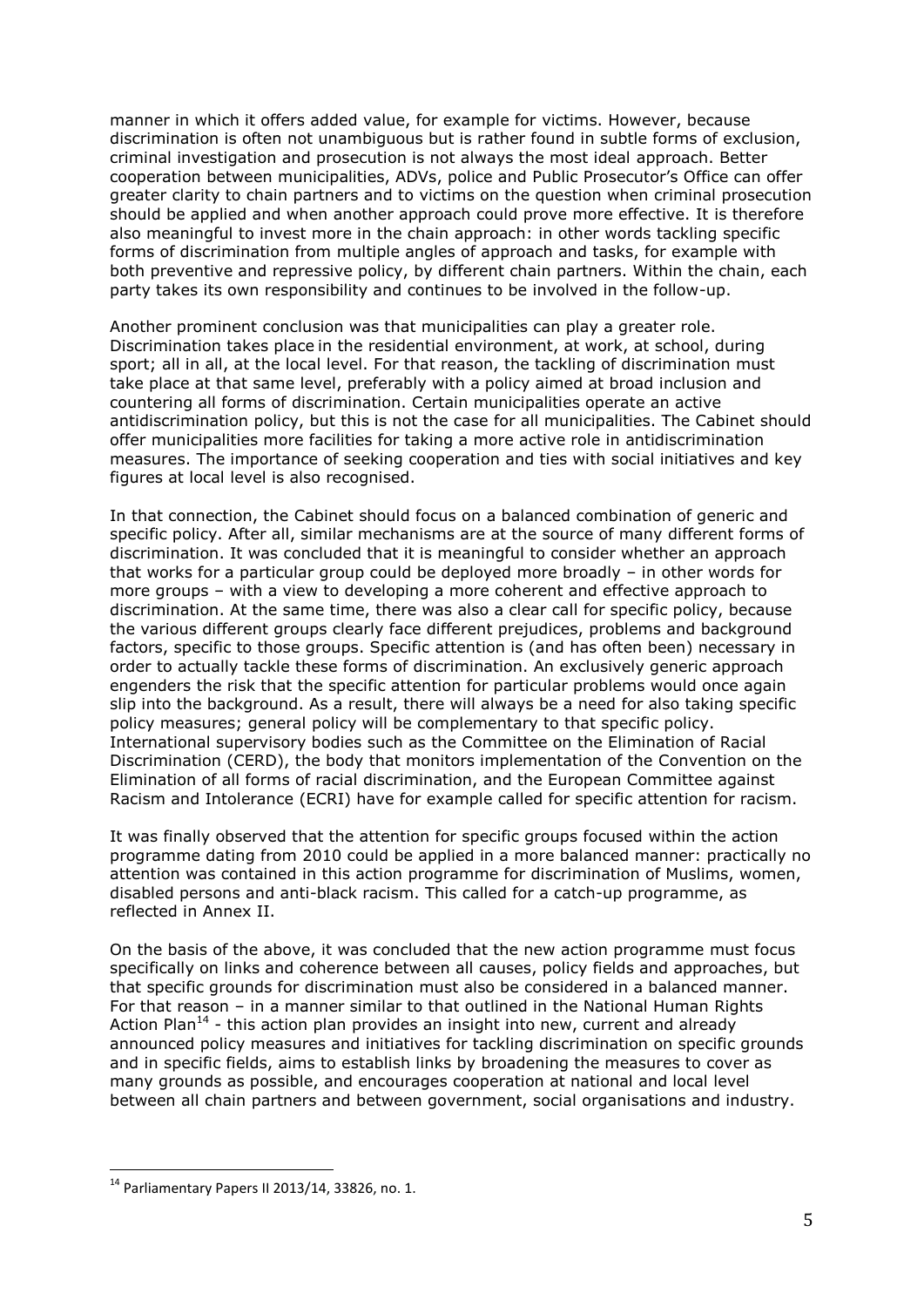## **3. The approach of the National antidiscrimination action plan**

The reassessment has led the Cabinet to identify four policy principles for this National antidiscrimination action programme, that will set the course for the further implementation of Cabinet Policy. Annex I provides an explanation of the specific measures with which the Cabinet intends to implement these policy principles.

### **A. Focus the approach more on prevention and awareness**

In addition to a repressive approach, a more powerful preventive approach to discrimination with a focus on inclusion will be needed, aimed at broadening awareness of (subconscious) discrimination and exclusion.

### **Objective: Permanently promoting an inclusive society**

An important element of the approach to discrimination lies in raising awareness of the problem of negative images, exclusion and discrimination in our society, and the fact that everyone has prejudices and negative images that colour our behaviour and (unconsciously) place others at a disadvantage. Implicit negative associations and ideas on particular groups are often difficult to redirect, even if someone is focused on not discriminating. In order to promote an inclusive society, it is therefore essential not only to ban certain forms of behaviour, but also to aim at removing prejudices and reducing the (unintended) effects of those prejudices and negative images, through awareness programmes, meetings and dialogue.

Another important key lies in the realisation that the diversity of Dutch society in fact represents considerable strength and value. Against that background, the idea can grow that we not only bear joint responsibility for an inclusive society in which everyone actually receives equal opportunities, but that we as a society and as individuals can profit from that fact. Schools, employers, institutions, professionals and the media can play an important role in this process. In this connection, the numerous social initiatives and individual citizens who speak of the pain of exclusion and discrimination, and raise attention for these issues so that social dialogue is initiated, are of particular value.

Access to the labour market is of vital importance for realising an inclusive society. The Cabinet will therefore make every effort to ensure that the labour market is a better reflection of the Dutch population, and will play an exemplary role itself. Diversity within business can make an important contribution to countering discrimination and promoting equal opportunities on the labour market. It also delivers added value in respect of innovation and tapping into new markets, productivity and service provision. The importance of focusing attention on diversity is also reflected by a recent study into collective labour agreements on diversity.<sup>15</sup> In approximately 80% of all collective labour agreements investigated, agreements are included about diversity. By implementing this study, a request was fulfilled from Mr Van Weyenberg (D66) $^{16}$ , as undertaken in the progress report on the labour market antidiscrimination action plan dated September  $2015.<sup>17</sup>$ 

Against this background, by means of a national publicity campaign, the Cabinet aims to increase awareness of discrimination. A greater focus will be placed on (awareness of) diversity within (semi)public bodies and industry. Naturally, all efforts undertaken within education to teach citizenship skills to pupils, and to offer them a safe school environment will remain just as important in preventing discrimination. Citizenship education is an essential element of the recommendation from the Platform#2032 that

<sup>15</sup> The results of the study appear on: http://cao.minszw.nl/index.cfm.

<sup>16</sup> Parliamentary Papers II 2014/15, 29 544, no. 548

<sup>17</sup> Parliamentary Papers II 2014/15, 29, 544, no. 649.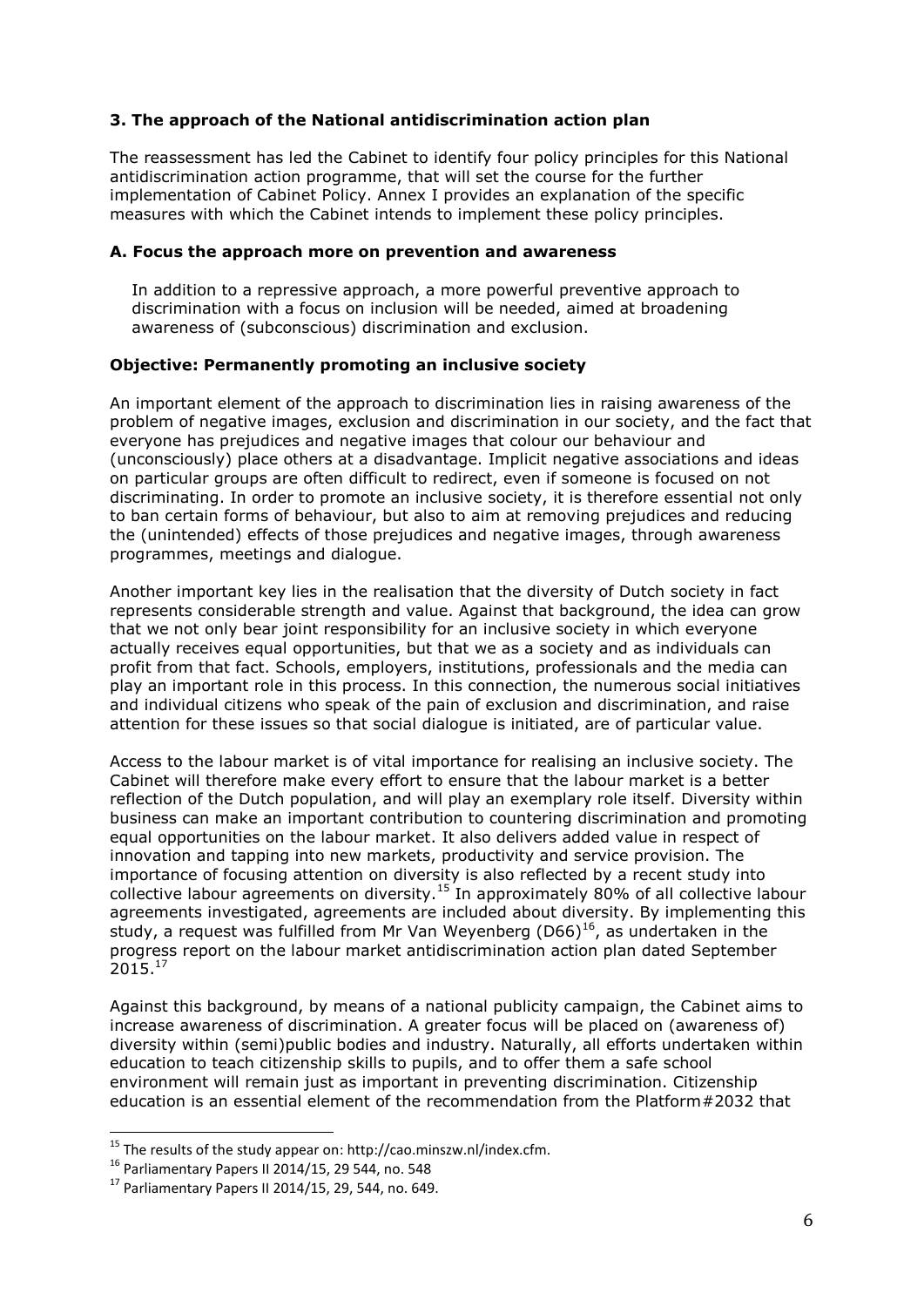will be submitted to your House at the end of January, accompanied by a policy reaction. In that same connection, there will also be attention for discrimination in finding internships and work in tackling youth unemployment. Relatively new is the attention at social media companies for countering discrimination in the social media.

### **B. Focus efforts on strengthening cooperation and infrastructure**

To strengthen the joint antidiscrimination efforts, all stakeholders inside and outside government will focus more actively on strengthening the system, improving mutual cooperation and broadening the (chain) approach to discrimination.

### **Objective: Improved cooperation, stronger infrastructure**

In the system of organisations jointly tackling discrimination, the ADVs and municipalities occupy a central role. The Municipal Antidiscrimination Provisions Act (Wga) specifies that municipalities must provide independent organisations that are professionally equipped to register reports of discrimination and to offer assistance in instituting legal actions where necessary, and in complaint mediation. Based on their expertise, together with the person submitting the report, they can assess which follow-up steps are available. The reports of discrimination will also result in a local, regional and national picture of the problem of discrimination, that will form the basis for further coordinated action from the various layers of government, and from the chain partners including police and Public Prosecutor's Office.

In the ideal situation, prevention, information provision, mediation by ADVs, the antidiscrimination measures by municipalities and where possible criminal prosecution will complement one another, in order to bring about an all-encompassing programme of antidiscrimination. Information aimed at increasing the willingness to submit reports will for example only have a permanent effect if incidents are identified, tackled and dealt with in time, and if good after care is provided.

A solid role for the ADVs is essential in any such system, as are smoothly functioning collaborative ventures and consultation structures, and regular support from and involvement by society. For that reason, as already announced, the Cabinet will be investigating how the local and regional position of ADVs can be secured and strengthened, including consideration for the role of ADVs in regional discrimination consultation (RDO) and an examination of what ADVs (could) mean for prevention and improved awareness at local level. The Cabinet will also be structurally embedding consultation with civil society. A sound approach to discrimination demands that the various stakeholders continue to invest in knowledge of discrimination and useful guidelines for tackling it. With its vision and policy document '*De Kracht van het Verschil' (The Power of the Difference)* the police has set clear goals in relation to its own diversity and professionalising antidiscrimination measures, while throughout the entire criminal justice chain, attention will be paid to promoting expertise in the field of (recognising) discrimination, strengthening the chain approach and cooperation with other stakeholders. Finally, the Cabinet will continue to invest in further optimising the method of reporting by ADVs and the police.

## **C. More attention for local antidiscrimination policy**

Discrimination can best be tackled where it takes place: at local level. Municipalities will be encouraged to take local antidiscrimination measures, and to strengthen those measures wherever possible, in respect of all grounds for discrimination.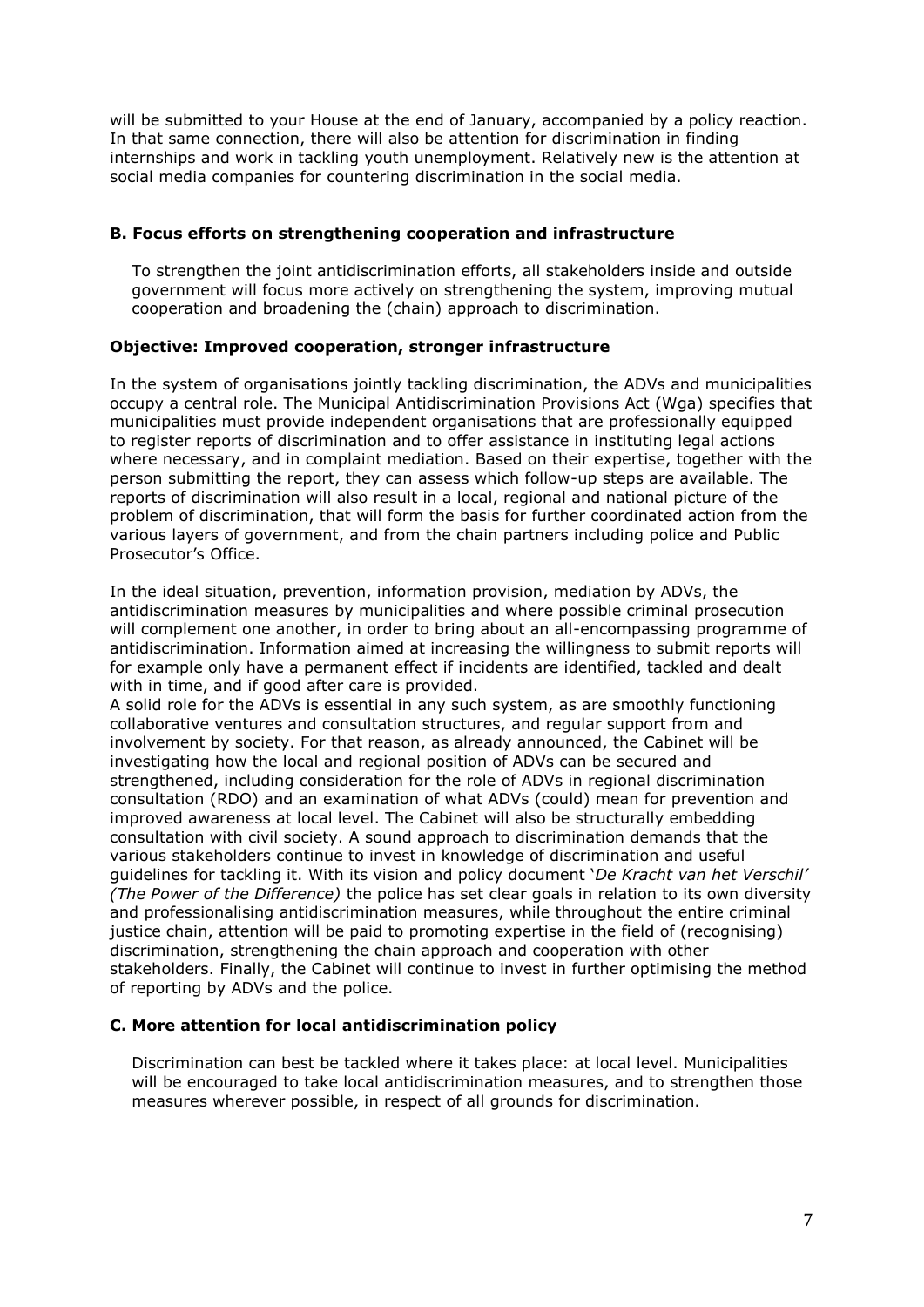### **Objective: effective local antidiscrimination measures**

Discrimination takes place on the Internet and in public opinion, as revealed by discrimination figures. It also occurs in the residential environment, on the street, at work, at school, in sports clubs and while shopping or enjoying leisure time; in other words: at local level. Local policy is an important element of antidiscrimination measures.

However, one conclusion of the reassessment is that not all municipalities operate an active antidiscrimination policy aimed for example at preventing homophobic, racist and anti-semitic violence. As yet, they do not all fulfil their central role in tackling discriminatory violence, and on some occasions fail to tackle other forms of exclusion. At the same time, there are many municipalities that are pioneering in promoting inclusive employment, promoting and combining effective interventions in tackling discrimination against homosexuals or Muslims and discrimination in the hospitality industry. By making knowledge and best practices more broadly available, the Cabinet hopes to promote that more municipalities employ activities that actively tackle discrimination. They can make use of cooperation between the chain partners within the municipality. The Cabinet also wishes to encourage municipalities to not only structure antidiscrimination measures from the point of view of public order objectives, but also as a way of promoting the welfare of citizens and emancipation and diversity within their own municipality. The Cabinet will be promoting the broad implementation of measures. As outlined in the reassessment, policy aimed at tackling discrimination is often focused only on specific target groups: there are policy measures and initiatives that are aimed at encouraging discussion of sexual diversity at schools, and there are measures aimed at discrimination against Muslims, which call for attention for antisemitism or for the position of the elderly or the disabled on the labour market. There are few measures aimed at multiple grounds for discrimination, while it is entirely conceivable that an approach that works for one group could also work for others. As observed during the reassessment, not every approach will be suitable for expansion to all grounds for discrimination, because there are substantial discrepancies between the different discriminated groups. Many of the (psychological) mechanisms that are caused by prejudices and negative stereotypes are however the same, no matter how different those individual stereotypes may be. More needs to be done to promote the synergy between policy for a specific target group and more broadly applicable policy measures. In this way, both forms of policy can be improved. In the event of future measures, therefore, consideration will be given whether those measures can be deployed on a broader basis, for multiple groups. For example, lessons from the Alliantie Natuurlijk Samen (Naturally Together Alliance) on discrimination against LGBTs and safety in the residential environment can be more broadly deployed in respect of discrimination against other groups.

Against this background, the Cabinet will be working to encourage municipalities to intensify local antidiscrimination efforts. Wherever possible, an assessment will be made of whether national or local policies that have proven successful can be deployed in respect of multiple grounds for discrimination. The municipal approach to hospitality discrimination will be evaluated, and the local approach to discrimination will form a recurring subject of discussion in the periodic consultation between Central government and the four large municipalities (G4).

### **D. Support for knowledge and research**

The tackling of discrimination will be backed up by interdisciplinary knowledge on the causes of discrimination and the effectiveness of interventions.

### **Objective: exchange and combination of knowledge and experiences in respect of all grounds for discrimination.**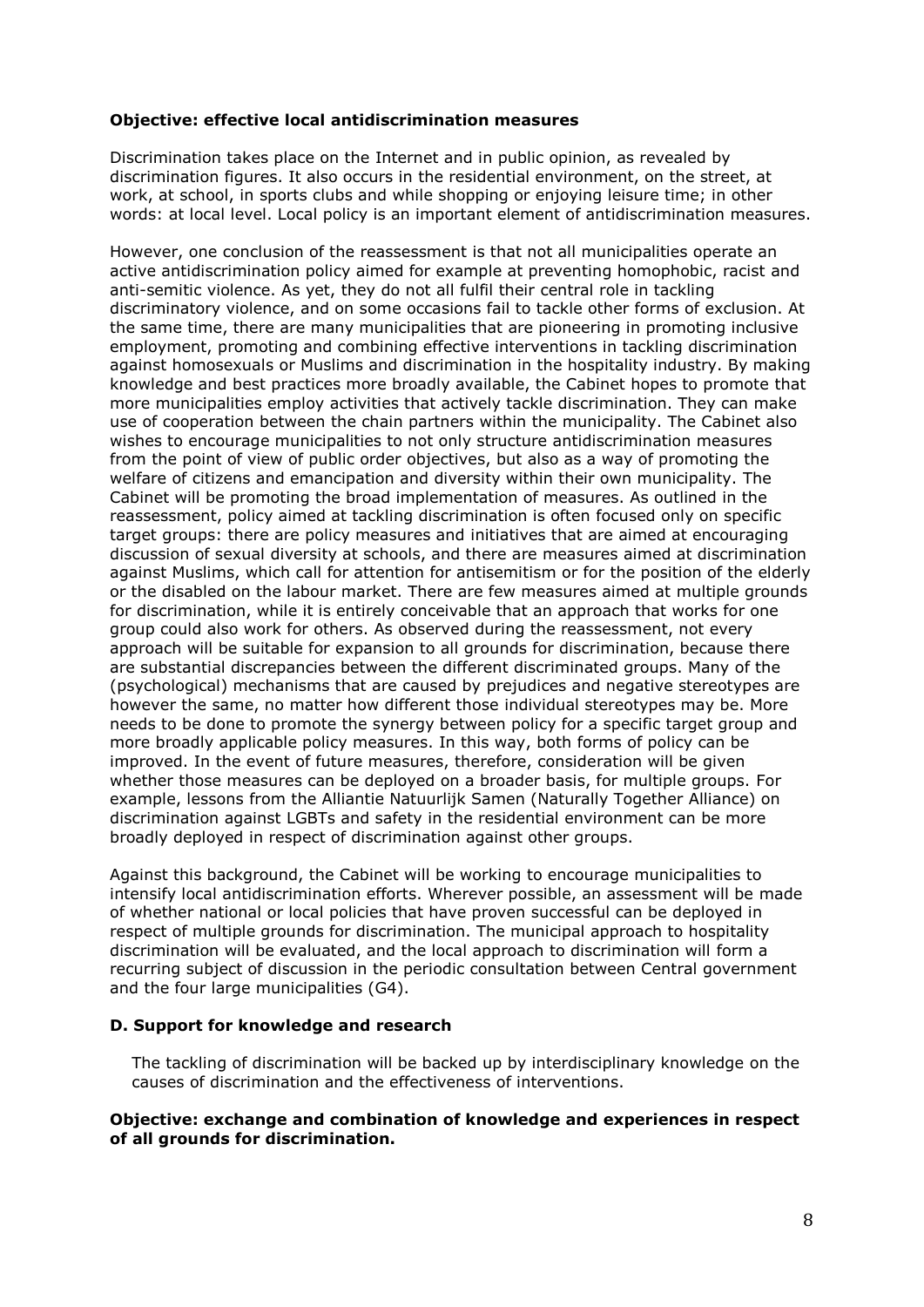An approach aimed at all grounds for discrimination also means that in organising research, consideration will be given to possible interfaces with other grounds for or forms of discrimination. Wherever possible, studies will be applied more broadly, or results will wherever possible be distributed more broadly. In addition, all relevant polity fields will combine and exchange knowledge and practical experience of effective antidiscrimination measures.

# **4. Progress report**

It is important to point out that the responsible members of government will (continue to) report on progress, within their own policy areas. In a year's time, I will also be sending you a report on the progress of this action programme.

The Minister for the Interior and Kingdom Relations,

Dr R.H.A. Plasterk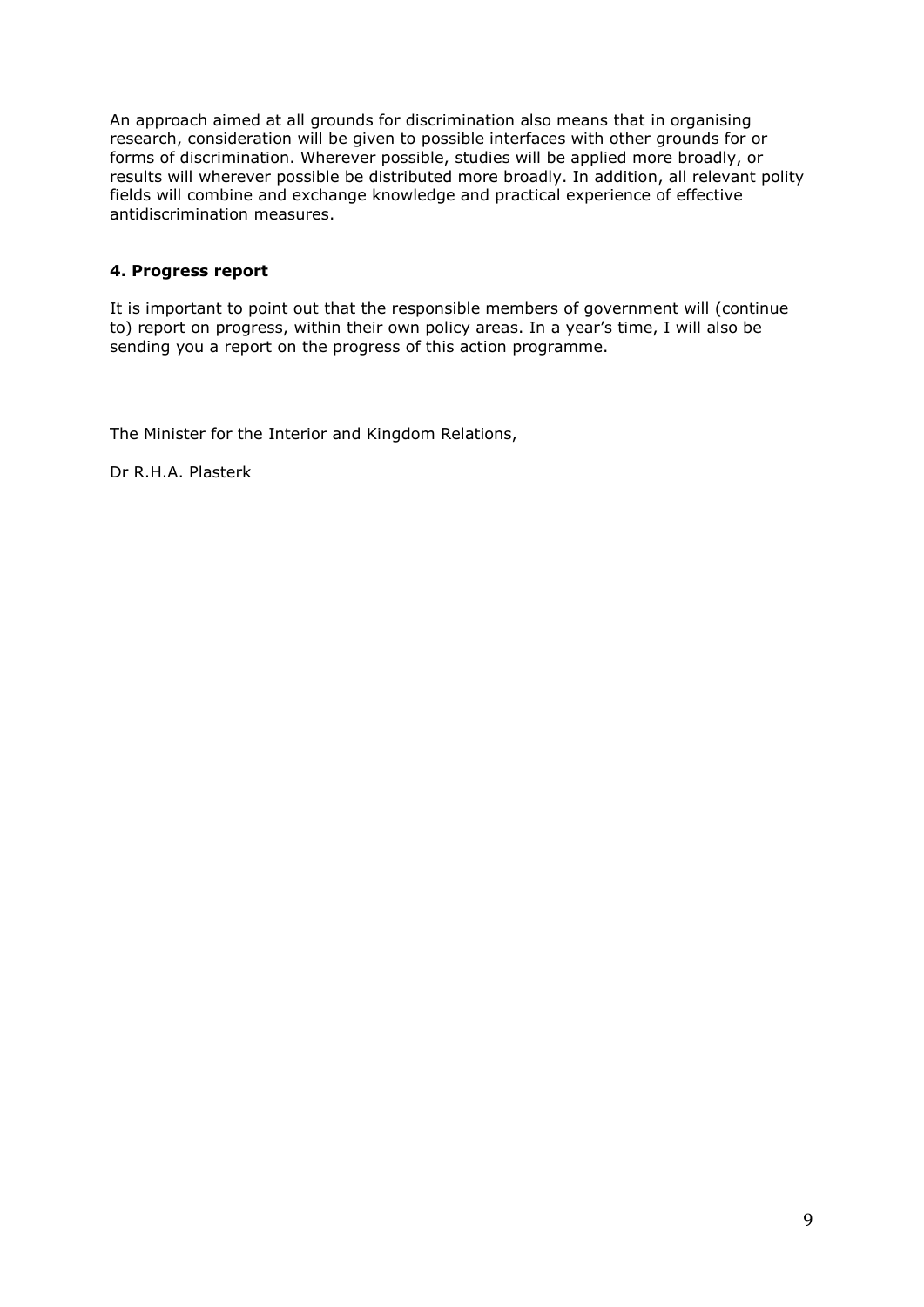## **ANNEXE I**

# **National antidiscrimination action programme**

Below, the Cabinet outlines which measures from the National antidiscrimination action programme are expected to deliver a boost to the objectives of the antidiscrimination policy, and which current policy has an important contribution to make to achieve these objectives.

# *A. Measures aimed at prevention and awareness*

In addition to a repressive approach, a more effective preventive approach is needed, for tackling discrimination and promoting inclusion aimed at increasing awareness of subconscious discrimination and exclusion.

# **Objective: Permanently promoting an inclusive society**

#### **New boost**

*Broadening the national publicity campaign 'Zet een streep door discriminatie' ('Cross out discrimination)*

 $\triangleright$  The national campaign will receive a follow-up aimed at important social fields (such as the labour market and social media)

One key element in the range of efforts by the Cabinet to boost awareness and the willingness to report discrimination is a multiyear, broad-based antidiscrimination campaign launched in September 2015, with a so-called overarching campaign 'Cross out discrimination'. This campaign is based on our common standard from article 1 of the Constitution: that discrimination in any form whatsoever will not be accepted. By calling people in the overarching campaign to actively cross out discrimination, individual citizens (victims, perpetrators and bystanders) and organisations (both public and private) are encouraged to make a contribution to preventing and tackling discrimination. This may be by reporting cases of discrimination, by calling one another to account for discriminatory behaviour, or by actively broadcasting this standard within our own municipality, institution or organisation, and initiating a discussion on how discrimination can be effectively crossed out. With this in mind, an online tool kit was also distributed for example to municipalities, antidiscrimination provisions (ADVs) and other organisations such as the Royal Netherlands Football Association (KNVB). The municipality of Weert, for example used this toolkit to place the campaign on the map in its own municipality, and to support their own antidiscrimination measures.

The overarching campaign 'Cross out discrimination' is due to run through to 2018. At the start of 2016, the next round of repeats is planned. The toolkit will also be extended to include a brochure for schools, in which a series of tips and suggestions are given, for example on where to find teaching methods, and about possible support for increasing the level of discussion of discrimination. Over a period of three years, a series of different sub campaigns will be implemented, which will draw attention to specific forms of discrimination, with a view to increasing social awareness, and activation. The Ministries of Social Affairs and Employment, and Education, Culture and Science will be the first departments in the second quarter of 2016 to launch a sub campaign on discrimination on the labour market in the broadest sense: all grounds for discrimination will be included. In the second part of 2016, a sub campaign will be focused explicitly on the ground 'handicap', tying in with the expected ratification of the UN Convention on the rights of persons with disabilities. In 2017 and 2018, like in 2016, an approach may be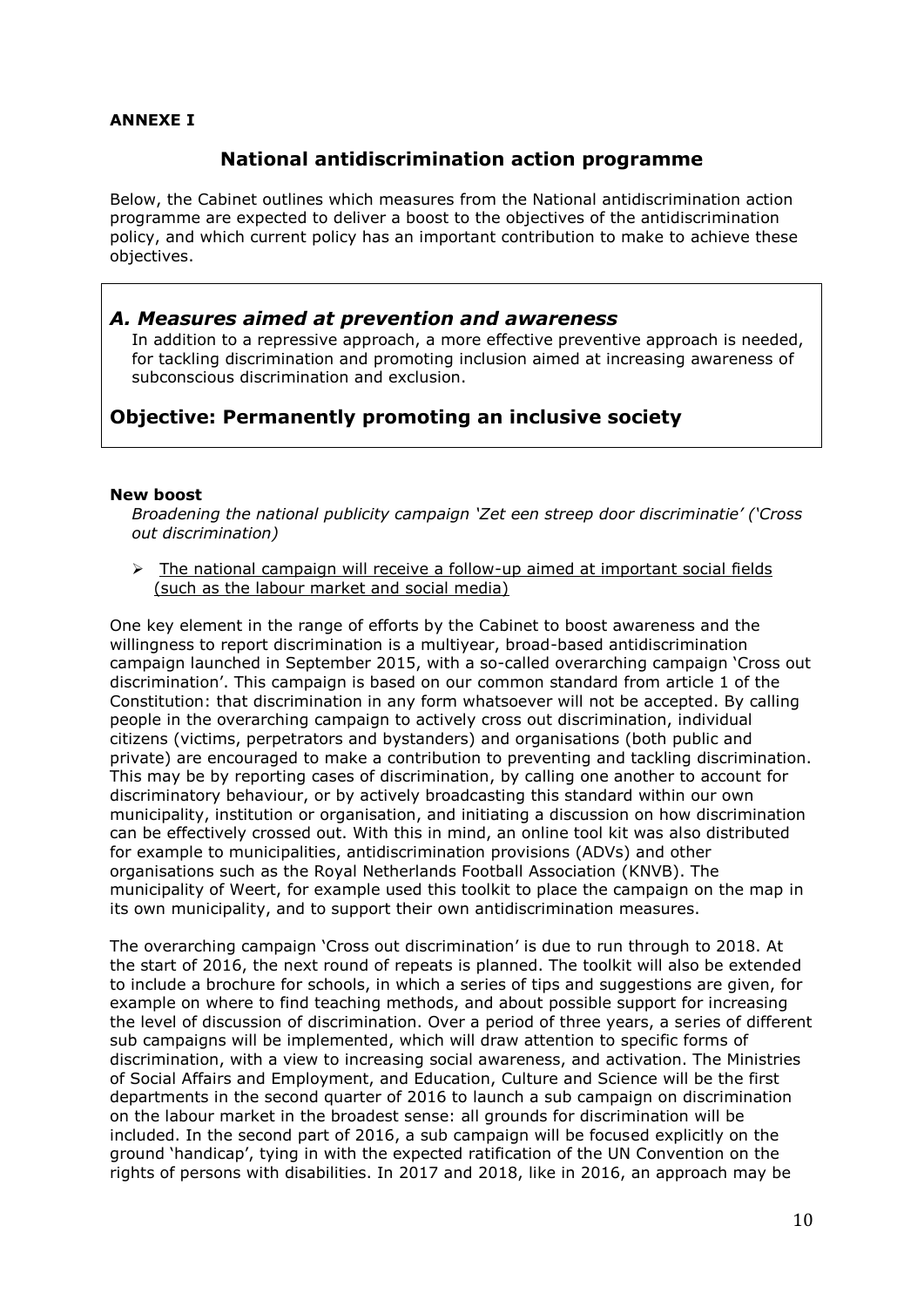selected that takes in all the possible grounds for discrimination, whereby the central focus will be discrimination in the (physical or digital) public space (possibly with such subthemes as discrimination in social media, in the residential environment or in the hospitality/leisure sector, in sport and in education). In implementing the follow-up campaigns, account will be taken of the latest social situation, which could influence the eventual choice in favour of a particular theme. The use of campaigns will be aimed at increasing the willingness to report discrimination, and encouraging various players within their clubs, schools, municipalities or streets to encourage discussion of discrimination and exclusion, and to organise initiatives and activities that contribute to an inclusive society. This is in line with one of the recommendations (no. 3) from the social agreement as outlined in the Onderhuids programme.

*Clearer focus on diversity and inclusive organisations within (semi-)government and industry*

 $\triangleright$  An interdepartmental programme will be established in order to bring about a broader movement towards inclusive (semi-)government.

The Cabinet will work towards a labour market that better reflects Dutch society. Together with employers already fulfilling a pioneering role, the Cabinet wishes to initiate a broader movement. With this in mind, the diversity charter of the Labour Foundation was presented on 2 July 2015. The diversity charter is a collection of organisations who by signing the charter have committed themselves to promoting equal opportunities and diversity in their business. The organisation thereby undertakes to take concrete selfformulated measures that will promote a balanced staff breakdown and inclusive corporate culture.

More than half of all Ministries and the four largest municipalities of the Netherlands<sup>18</sup> have already signed the charter. This represents the start signal for focusing more attention on diversity. In 2016, all remaining Ministries will follow, and there will be discussion with the Association of Netherlands Municipalities (VNG) on how more municipalities can be actively informed of the opportunities offered to them by the charter. Cities like The Hague and Amsterdam, and a number of institutions and organisations in (health) care, welfare, education and youth work have already for some time been promoting the inclusive nature of their organisation, or have laid down a strategy to work towards this goal over the coming years. An excellent recent example is the police, which in its strategy "*The Power of the Difference"* has concluded that in order to be able to continue successfully fulfilling its tasks in a diversified society, it will have to for example focus on strengthening ties with society, and establishing an inclusive work culture and more variety in its teams.

It is important that within the broad public sector far more parties follow these examples in the movement towards inclusive organisations. To promote that development, an 'Inclusive government' programme is due to be launched which will further encourage this movement, in particular in (the implementation of) the sectors employment mediation, (health)care, welfare, youth work, education, media and justice.

From within a steering committee, with representatives from various Ministries (Education, Culture & Science, Health, Welfare & Sport, Security & Justice, the Interior and Kingdom Relations, and Social Affairs & Employment), concrete actions will be taken to bring about broad support for the signing of the charter, and the work agreements aimed at tackling youth unemployment. The development of a vision and strategy on diversity and an inclusive organisation will also be encouraged, through training and inservice training for employees, in awareness of prejudice and cultural sensitivity, competence-based recruitment and selection and an inclusive culture.

 $^{18}$  Amsterdam, Rotterdam, The Hague, Utrecht.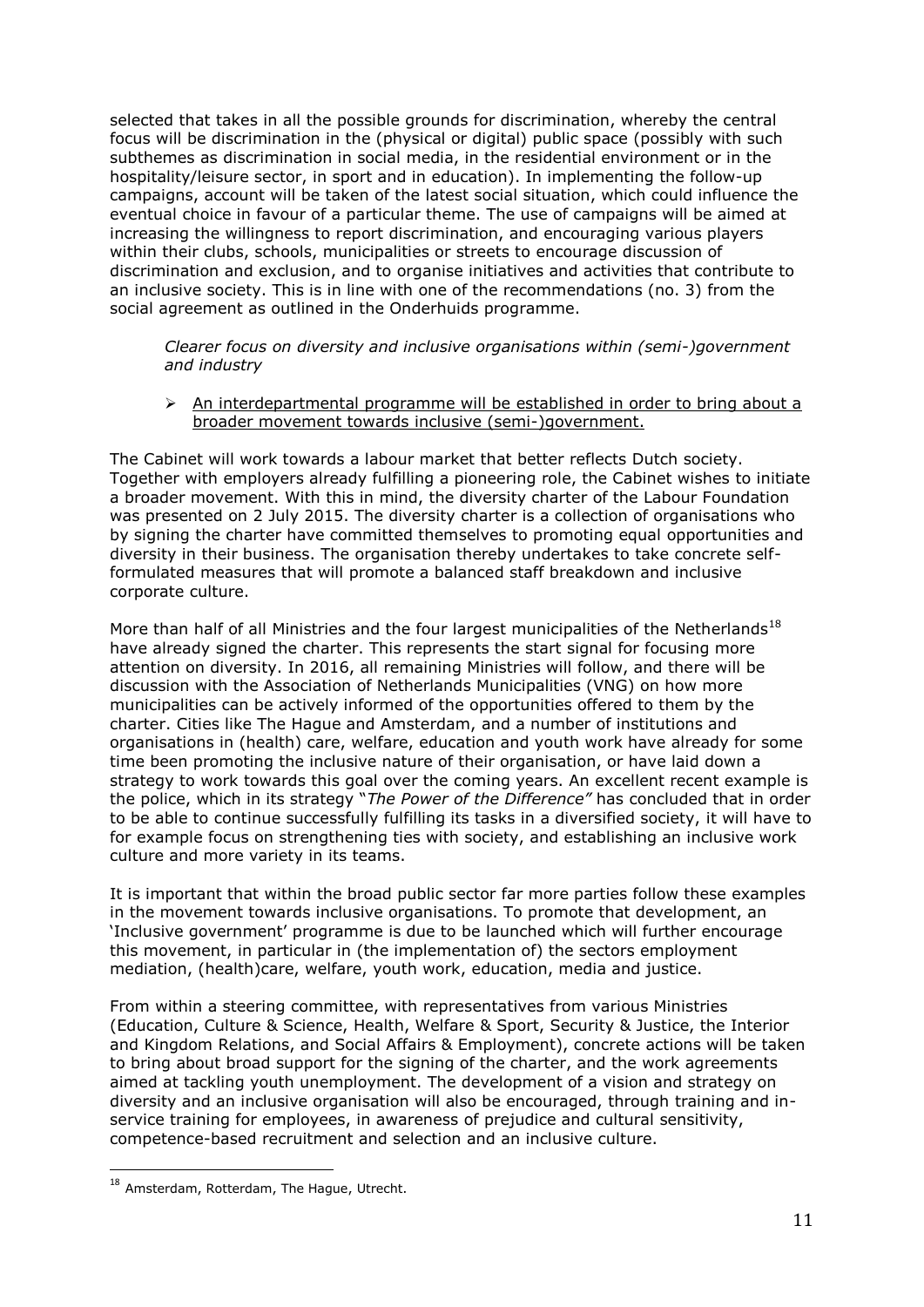# $\triangleright$  A single diversity charter will be established

In addition to the diversity charter, central government is also supporting a range of valuable initiatives aimed at encouraging labour participation by LHBTs, the disabled and women. There is space for increased coherence and mutual cooperation within these initiatives. This also ties in with principle B of this action programme. Businesses are currently approached in a series of initiatives financed by central government aimed at focusing attention on one group or another. The aim over the next few years is to work towards a single common charter for encouraging inclusive employment, in 2018. This will specifically also continue to provide space for the exchange of experiences in respect of achieving targets aimed at labour participation by specific groups. Until this single common charter is established, an interdepartmental working group will be founded, whose task will be to promote cooperation between the various charters.

### $\triangleright$  The extent to which the annual report on diversity in government remains compliant will be monitored.

Aiming for a broader-based movement must bring about results. In the central government annual report on operational management, annual figures are reported on the Ministries, including figures for cultural diversity in each Ministry. Each year, on the website of 'kennis openbaar bestuur'<sup>19</sup>, intake data at sector level are published, including the entire sector Central government, education and municipalities. The current sufficiency of this tool will be further examined.

 $\triangleright$  A trial will be organised to test the benchmark for diversity quality of municipalities

To provide support to municipalities, a benchmark for the diversity quality of municipalities has been developed from within the Knowledge Platform Integration and Society. The aim of this benchmark is to promote the diversity quality of municipalities, and the outreach to institutions who support citizens, or who wish to involve citizens in their activities ((health)care, welfare, education, voluntary work). This instrument will be assessed in 2016, together with a number of interested municipalities.

# $\geq$  A barometer will be developed for measuring cultural diversity

It is essential to be able to monitor how diversity is set to develop within industry over the next few years. Besides the monitoring proposed in the diversity charter for its signatories, no other effective tools are available for this purpose. With that in mind, an initial study will be carried out into the development of a barometer for charting out cultural diversity on the labour market for each company and each industry/sector, also for organisations that have not yet signed the diversity charter, so that the movement towards an inclusive labour market can be monitored over time.

Studies were carried out in 20156 into good examples of cultural diversity. These studies offer a wealth of information for employers on promoting cultural diversity within their organisation, and can support them in that process. The Knowledge Platform Integration & Society has also developed a self-audit tool for measuring diversity within individual companies. These tools will be broadly distributed and made available. Although studies suggest that discrimination above all occurs *pre-entry*, employers and social organisations are also issuing clear signals that more attention is needed if we are to retain and develop broad-based talent. To offer guidance to employers in this process, the knowledge of these issues will be updated.

<sup>&</sup>lt;sup>19</sup> http://kennisopenbaarbestuur.nl/thema/arbeidsmobiliteit/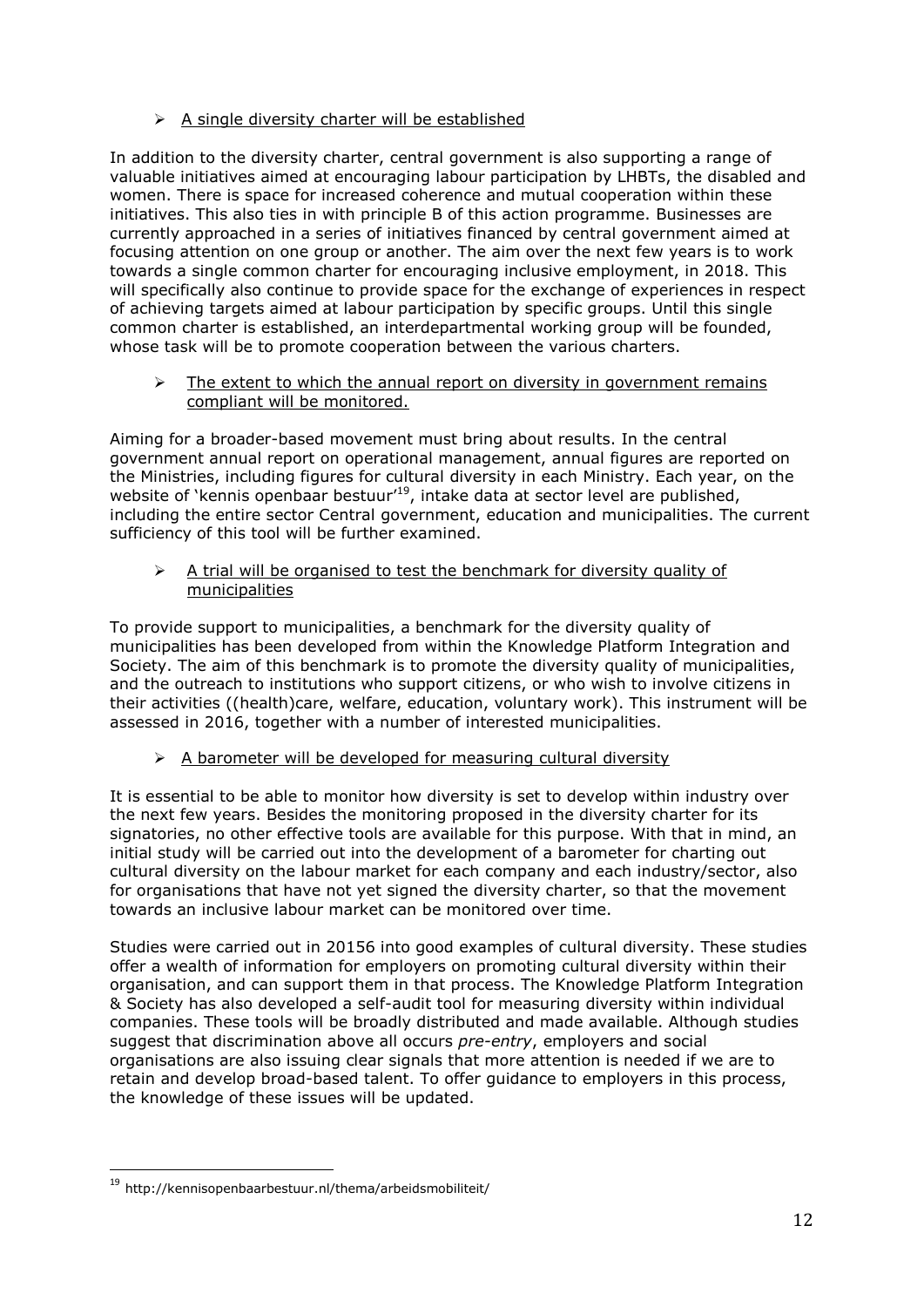### $\triangleright$  Diversity will be encouraged with public tendering procedures and orders

Together with the G4, a survey will be undertaken in 2016 into the possibilities of further promoting diversity by means of public tenders and orders. A study carried out on behalf of the Minister of Social Affairs and Employment into European examples and their implementation in practice was completed at the end of 2015, and will serve as a useful basis.

## **Broader Cabinet policy<sup>20</sup>**

<u>.</u>

### *The role of education in preventing discrimination and promoting awareness*

 $\triangleright$  Citizenship education

Schools have an important task in promoting citizenship, tackling discrimination within schools and guaranteeing a safe, respectful and inclusive school climate where pupils, irrespective of their descent, religion or sexual orientation can develop fully and are offered equal opportunities. Together with the family and society, education is an important factor in the upbringing of young people. At school, children learn about the fundamental basic values of the democratic rule of law and are prepared for participating in a pluriform society. This is expressed in the statutory citizenship task for basic education and in various central objectives.

As concerns citizenship education, the aim is to pass on and ensure the promotion of common values such as equality and freedom, as well as establishing an awareness of the differences between people; respecting the ideals, sexual orientation or culture of others; and knowledge of your position as a citizen in a democracy. It is also aimed at teaching them to reflect on their own ideals and those of others.

A great deal has been invested in such citizenship education over the past few years. An online information point on citizenship education has been established, where schools can find information about the citizenship task. The site also contains tools for developing their vision on citizenship, and putting it into practice, such as a common values module, and further support for training in teacher training programmes.<sup>21</sup> Citizenship education is also part of the broad social dialogue undertaken over the past few years by the Platform Education 2032, the aim of which is to arrive at a vision on a future-based curriculum for basic education. At the end of January, the recommendations of the platform with a policy response from the Secretary of State for Education, Culture and Science will be submitted to your House. The outlines of these recommendations are already known. They propose giving citizenship including knowledge of the rule of law, democratic values and universal human rights a more prominent position in the core curriculum of primary and secondary education.

The Minister of Education, Culture and Science also attaches considerable importance to sound information about citizenship education in senior secondary vocational education (mbo). To date, little research has been carried out into citizenship education in mbo education. The National Management Body for Research into Education (Nationaal Regieorgaan Onderwijsonderzoek – NRO) has been asked to investigate how citizenship education is structured in mbo education and the quality of that education. As also outlined in the letter concerning the promotion of citizenship skills in education dated 29 April 2015<sup>22</sup>, the Minister of Education, Culture and Science is aiming to promote critical

<sup>&</sup>lt;sup>20</sup> This refers to related (current) Cabinet policy that contributes to achieving the objectives of the action programme.

<sup>&</sup>lt;sup>21</sup> Progress of promoting citizenship skills in education, 29 April 2015, Parliamentary Papers II 2014/15, 34000-VIII, no. 93.

 $^{22}$  Progress of promoting citizenship skills in education, 29 April 2015, Parliamentary Papers II 2014/15, 34000-VIII, no. 93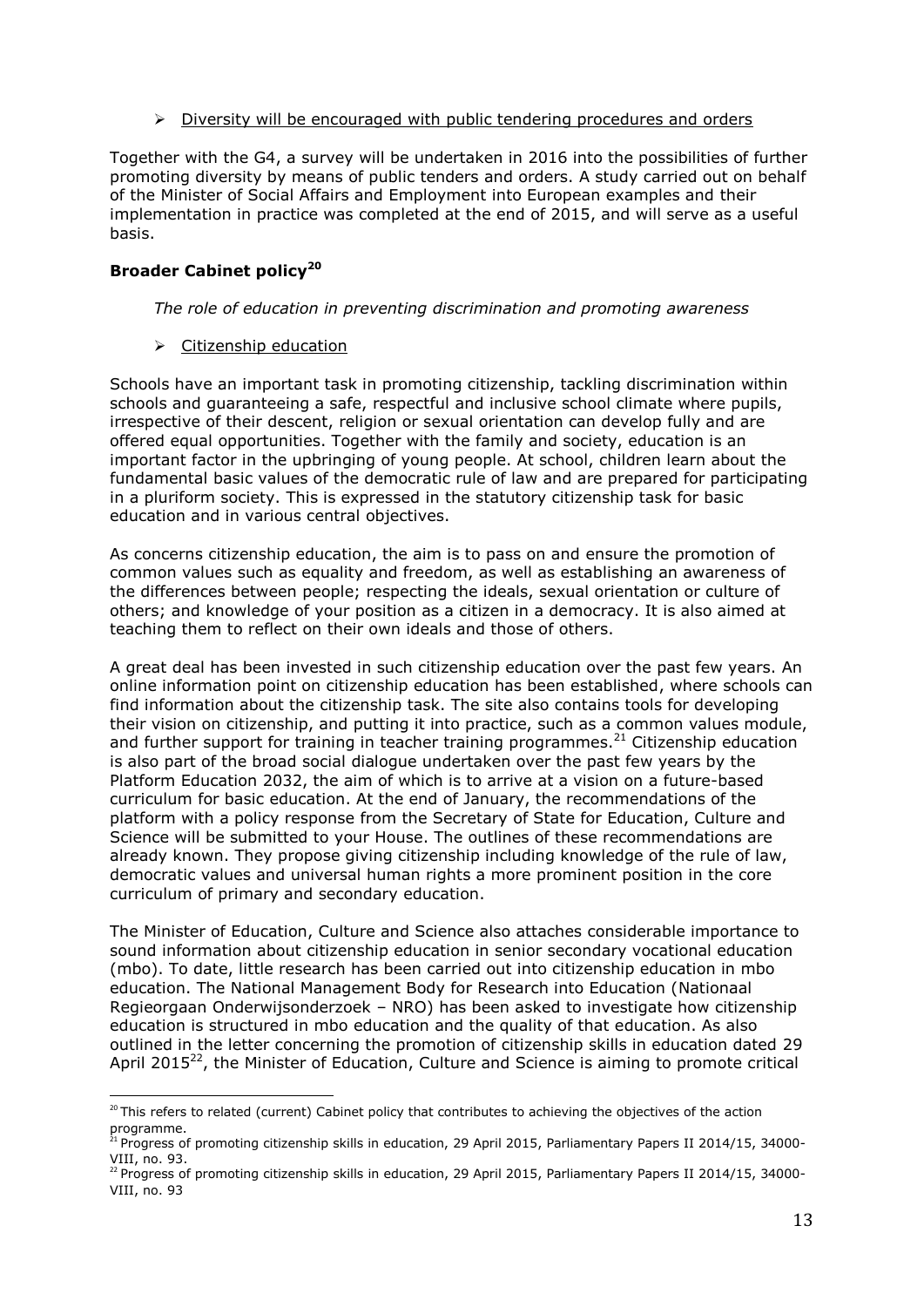thinking skills in mbo education, in response to a study by the Dutch Centre of Expertise on Vocational Education (ECBO). Teachers will receive support on how to teach students to think more critically. A handout is being developed for this purpose. Training courses will also be developed and provided by the Stichting School en Veiligheid (School and Safety Foundation). The Minister of Education, Culture and Science is also promoting a citizenship Platform, to encourage knowledge sharing.

In higher education, attention is being increasingly focused on general education or *Bildung*. In the strategic agenda for higher education and the study "The value(s) of knowledge", by the Minister for Education Culture and Science, it is emphasised that not only qualification but also socialisation and personal development are key objectives of (higher) education. After all, higher education is training the leaders of the future. Leaders not in the sense of rulers, but more value bearers. With that in mind, they should not only be equipped with up-to-date knowledge and  $21<sup>st</sup>$  century skills, but also need to develop a feeling for standards, values and a moral imagination. With the resources from the study advance, it will be possible to organise higher education on a smaller scale, starting in 2018. Against the background of the growing numbers of international students and with the expectation of a greater proportion of refugee students, there will be more space for more meetings and sometimes confrontations, between people from different cultural backgrounds and with different ideas. A fertile, diversified learning community can contribute to the training of students as critical and involved world citizens who not only rely on their knowledge but also their moral compass, and know how to deal with the diversity that characterises our society.

# $\triangleright$  Support teaching staff in discussing socially sensitive issues

The ITS research institute (at Nijmegen's Radboud University) has carried out studies into the experiences of teaching staff in discussing socially sensitive subjects, including discrimination<sup>23</sup>. These studies revealed that the majority of teaching staff consider themselves fully capable in this respect. Nonetheless, a considerable proportion expressed the need for further support. With this in mind, the School and Safety foundation has developed training courses for teaching staff to facilitate the discussion of difficult subjects in class. Schools can also contact a helpdesk with questions and for support. A national conference on these subjects is due to be organised in the spring of 2016.

# $\triangleright$  Tackling bullying to promote social security in education

The Secretary of State for Education, Culture and Science, as part of an integrated plan for tackling bullying, has recently revised education legislation. These adjustments mean that starting from 1 August 2015, schools are required to commit themselves to creating a safe social school climate for every pupil. This means that school policy must be aimed at preventing all forms of bullying, including racist bullying. The new law also requires schools to monitor the implemented policy. They must do this by consulting a representative number of pupils every year about their perception of safety and wellbeing. Part of this monitoring will include questions about whether pupils suffer discrimination from fellow pupils. The Education Inspectorate will supervise the effectiveness of the policy as implemented.

Together with experts from the Netherlands Youth Institute (NJI) and the Centrum voor School en Veiligheid (Centre for School and Safety), among others, the sector councils for primary and secondary education will ensure that a database is developed containing (proven) effective interventions for establishing a socially safe environment, so that schools can select an approach (programme/method) which matches their vision and context. The start point is the inventory by the NJI, which above all includes anti-bullying

 $^{23}$  Parliamentary Papers II 2014/15, 27 923 no. 208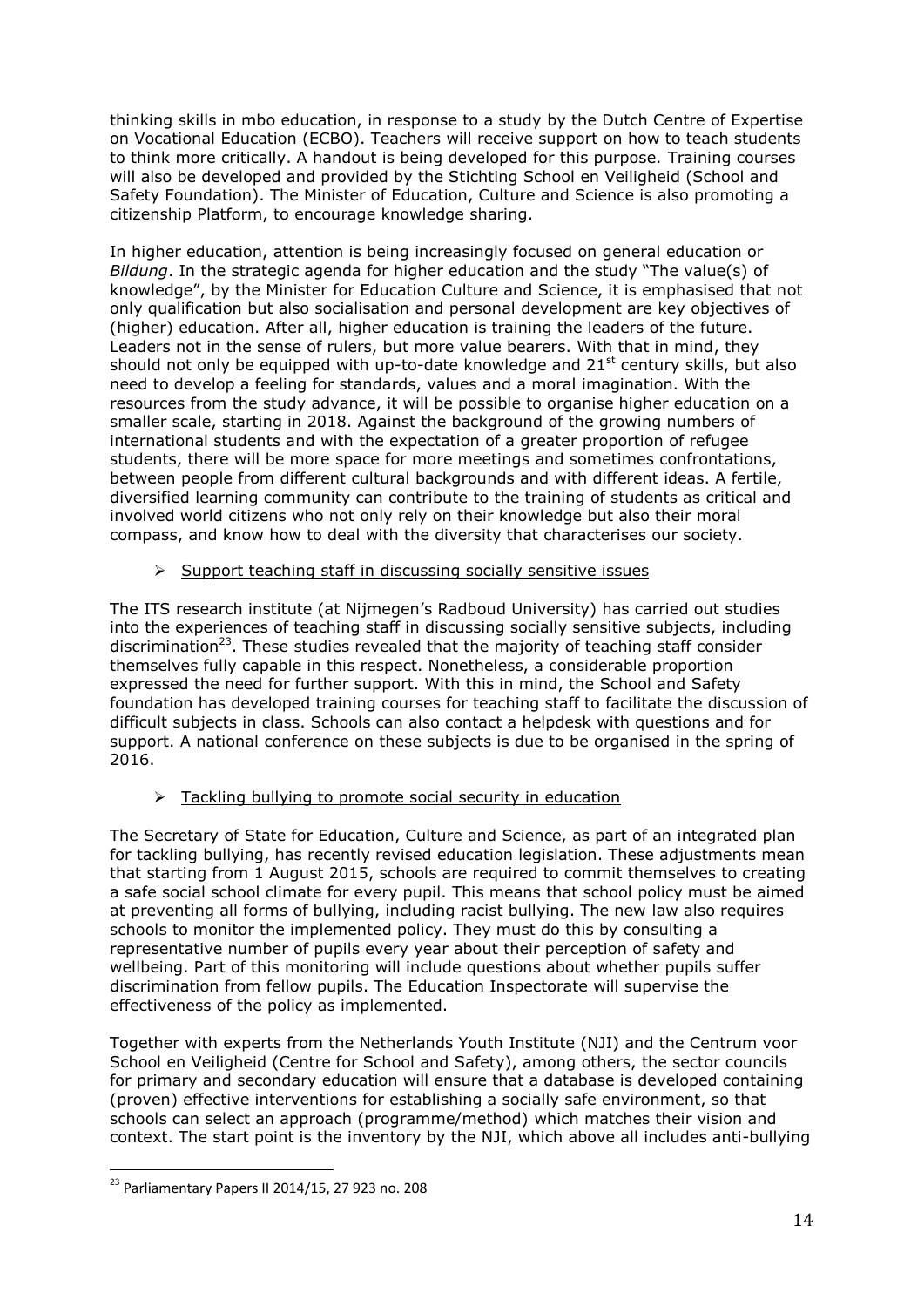programmes and approaches. In the future, the database will also contain approaches/methods for social skills/resilience, sex education, sexual diversity (LHBT), discrimination and racism.

# $\triangleright$  Attention for bullying and citizenship in teacher training

Schools are at the heart of society. Large and small events in the world find their way into the classroom. The classroom is a meeting place for different cultures and different ideas. Teachers have a vital task in entering into discussion with their pupils, and promoting discussion between pupils, even in respect of difficult issues relating to citizenship. All teacher training programmes focus attention on the skills needed for holding 'difficult discussions' about themes relating to citizenship, including discrimination. This is for example achieved by focusing on *Bildung* and teaching their students a moralistic, open and critical attitude. On behalf of the Minister of Education, Culture and Science, and the Minister of Social Affairs and Employment, teaching material is being developed together with the teacher training programmes to better equip trainee teachers to deal with difficult themes in the classroom. The outcome will be a tried and tested methodology, with which other teacher training programmes can set to work to thoroughly prepare their students to give citizenship education.

Holding 'difficult discussions' in the classroom also requires a safe environment. The primary teacher training programmes and level-two teacher training programmes are collaborating with the Stichting School en Veiligheid and the Ministry of Education, Culture and Science to boost attention for social safety. This programme should contribute to improving the skills of (future) teachers in respect of social safety. This includes how to deal with group dynamics and to offer a safe educational climate in which discrimination is effectively tackled. Within the programme, a guideline has been developed in which social safety is operationalised according to building blocks with the accompanying skills for the initial level of competence. A digital database containing methods, materials and best practices has also been established. The recommendations from the guideline are currently being put into practice by the teacher training programmes. The continued existence of the database has been guaranteed. In academic year 2016-2017, the guideline and database will be evaluated.

Dealing with diversity and discrimination has been included in the generic knowledge basis for the primary teacher training programmes and the level-two teacher training programmes. The separate teacher training programmes will use these knowledge bases in designing their own teaching practice.

## Response to 'Onderhuids' ('Under the skin')

The parties who submitted the social agreement 'Onderhuids' issued a series of recommendations for education, including several aimed at citizenship education, as previously discussed. Other subjects of recommendations in 'Onderhuids' are primary school recommendations, an eye for diversity, the weighting scheme and the harmonisation of a variety of activities. Since 1 August 2014, the school recommendation from primary school teachers has been the determining factor in placing pupils in secondary education. The compulsory central final attainment examination is organised later in the academic year and now fulfils a new role as objective second set of facts. If it turns out that the final examination score of a pupil is higher than the school recommendation (such that the pupil could cope with a higher level of secondary education), the school recommendation must be reconsidered by the school. For specific groups of pupils, the Cabinet has made additional resources available, via pre-school and early school education (VVE), the weighting scheme and the learning plus arrangement for secondary education. In the budgets for the weighting scheme for primary education and the municipal education disadvantage compensation policy, as a consequence of the fall in the number of the weighted pupils, the reference numbers will be gradually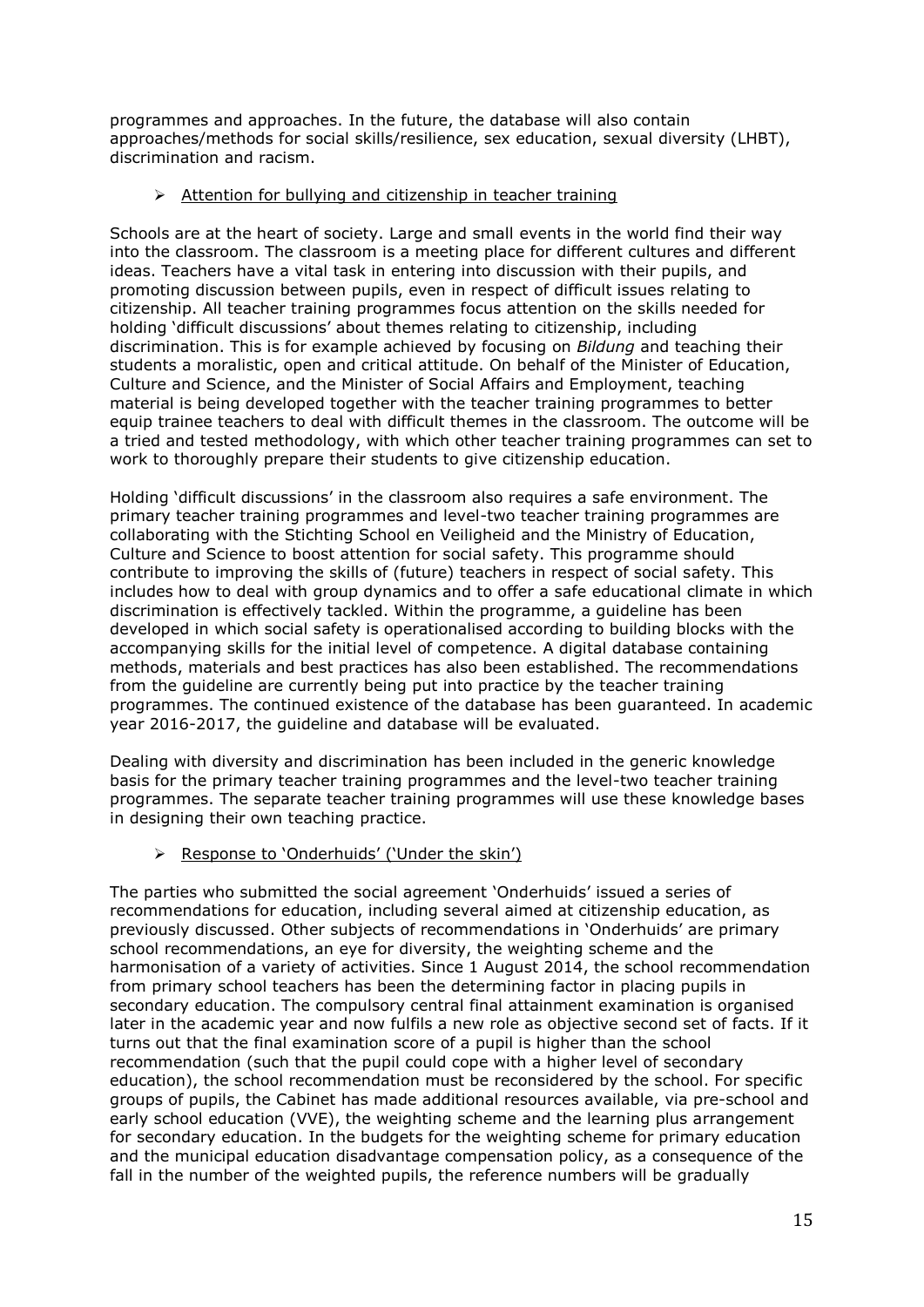adjusted. The current indicator 'level of education' is viewed as a relatively good predictor for a risk of educational disadvantage. The Secretary of State for Education, Culture and Science is currently having studies carried out by Statistics Netherlands (CBS) into the possibilities for improving the indicator. The municipalities also have the legal obligation to promote integration.

*Prevention of discrimination on social media*

### Counter speech on social media

In respect of prevention, Twitter, Facebook and YouTube offer support to social organisations in various European countries that are actively involved in preventing discrimination, by offering counter speech, and by encouraging people to not place discriminating statements. This specifically includes offering training to better enable social organisations to broadcast their message. The social media companies have recognised the difficulty of finding the right organisation to make that counter speech. Cooperation in this respect will be sought.

The national reporting point for criminal, discriminatory statements on the Internet (MiND) will be continued. This reporting point was established in 2013 at the initiative of the Minister of Security and Justice and the Minister of Social Affairs and Employment.

# *B. Measures aimed at strengthening cooperation and infrastructure*

In order to strengthen combined antidiscrimination measures, together with all stakeholders within and outside government, more active efforts will be made to improve mutual cooperation and broaden the (chain) approach to discrimination.

## **Objective: Improved cooperation, stronger infrastructure**

### **New boost**

*Strengthening role and approach of antidiscrimination provisions (ADVs)* 

### $\triangleright$  Improving registration and reporting will improve the local and regional understanding of discrimination

In tackling discrimination, annual figures on the number of reports of discrimination are vital, in order to monitor the development of reports on and incidents of discrimination. Partly because there are so many different ways of reporting discrimination (including via ADVs, police, the Human Rights Council and MiND), it is difficult to obtain a clear picture of the scale of discrimination. RADAR (ADV) and the centre of excellence Art. 1 therefore launched a pilot programme in 2014 and 2015 for creating regional reports, in which the figures from various parties and sources are brought together and analysed. These regional reports not only contain the number of reports issued to ADVs, but also information about the figures kept by the police and the Human Rights Council. This reporting method would seem to tie in with the information needs of local government, police, the Public Prosecutor's Office and the ADVs themselves. The fact that this pilot study was carried out also delivered a boost to promoting effective cooperation between the parties involved. Although this initiative maintains the individual roles and authorities of the various parties, it does bring together the data generated, presenting a clear regional picture. This method of reporting will be further supported and elaborated within the present action programme.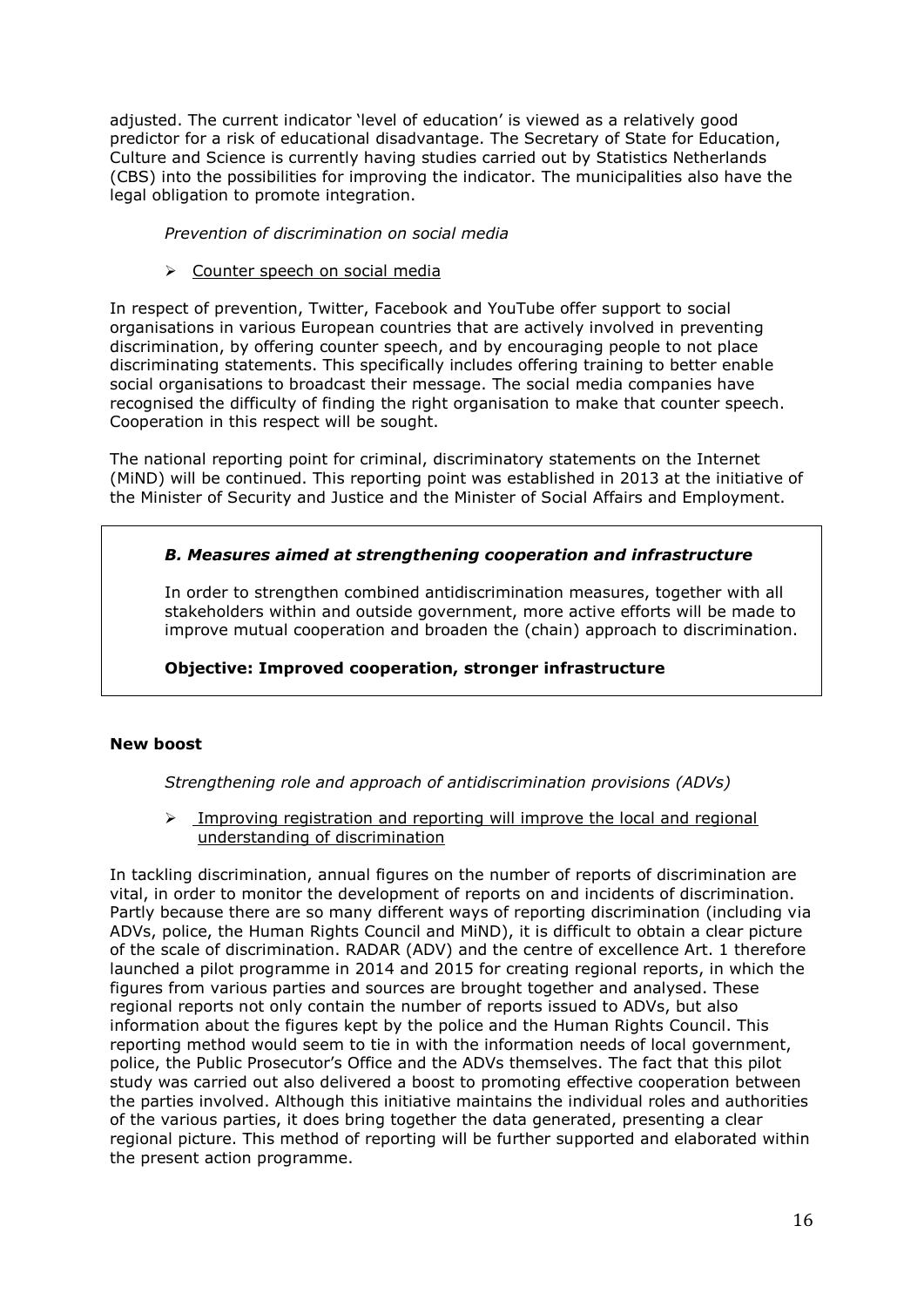## > The local and regional role of ADVs will be further quaranteed and developed

As low-threshold, specialist local facilities, able to offer assistance in respect of all areas of and grounds for discrimination, ADVs fulfil an essential role in the chain approach to discrimination. In the discussion of the tasks, the ideal size and the administrative structure of ADVs, there is some conflict between the various opinions and interests. Further studies into the possibilities of strengthening the performance of ADVs are expected to generate a clear picture of local practice, in 2016. On that basis, the local and regional role of ADVs will be further guaranteed and developed. Consideration will also be given to what ADVs (can) mean in terms of prevention and awareness at local level. Depending on the outcomes of the studies, and in close consultation with all chain partners and local government authorities, consideration will be given to maintaining the current system or implementing (voluntary or legally imposed) changes.

### > The awareness of ADVs will be further extended

The low-threshold nature of ADVs is essential for their successful performance. This is indeed one of the requirements laid down in law. This means that these organisations must occupy a position at the heart of society, and that they need an extensive network of social and religious (self) organisations. Many ADVs have precisely that network, and serve as a spider in the web of the social structure in municipalities and/or regions. Increasingly, ADVs are working together with social and religious organisations, in order to raise awareness and increase the willingness to report on discrimination. A number of ADVs have become partners to the national gay-straight alliance 'Natuurlijk Samen' ('Naturally Together'), the aim of which is to increase the willingness among LHBTs to report on discrimination. In 2013 and 2014, ADVs, The Human Rights Council, the Consultative Body for Turks in the Netherlands (Inspraak Orgaan Turken (IOT)), the Collaborative Body for Dutch Moroccans (Samenwerkingsverband Marokkaanse Nederlanders (SMN)), the Surinam Consultative Body (Surinaams Inspraak Orgaan (SIO)) and the Consultative body for Caribbean People in the Netherlands (Overlegorgaan Caribische Nederlanders (OCaN)) in the Face-2-Face project aimed to strengthen mutual cooperation and awareness of the possibilities for reporting discrimination, within the various target groups. Together with the Foundation Platform for Islamic Organisations Rijnmond (Stichting Platform Islamitische Organisaties Rijnmond (SPIOR)), Radar is organising a pilot scheme, one of the aims of which is to broaden the willingness among the Muslim community to report on discrimination, while the Haaglanden Discrimination Issues Office (Bureau Discriminatiezaken Haaglanden) is providing training to reporting points and advance posts within various communities.

These initiatives are a positive response to the social capital of (self-) organisations and the willingness of citizens themselves to play a role in tackling discrimination. They can also deliver a contribution to the resilience of a community, and to establishing a clearer picture of discrimination, by bringing together the various reports. Central government will continue to boost the roll-out of these initiatives, by developing training in 2016 together with the new national association of ADVs – the National Association against Discrimination – and the Human Rights Council, which will not only deal with the possibilities for reporting discrimination, but also methods of improving resilience. These training programmes will be offered in collaboration with various social organisations via the ADVs, at a local level.

*Cooperation with others in tackling organisations involved in discrimination*

 $\triangleright$  Information exchange with civil society

The Interdepartmental Consultation on Antidiscrimination Policy (IDOA) will be held every three weeks, under the chairmanship of the Ministry of Internal Affairs and Kingdom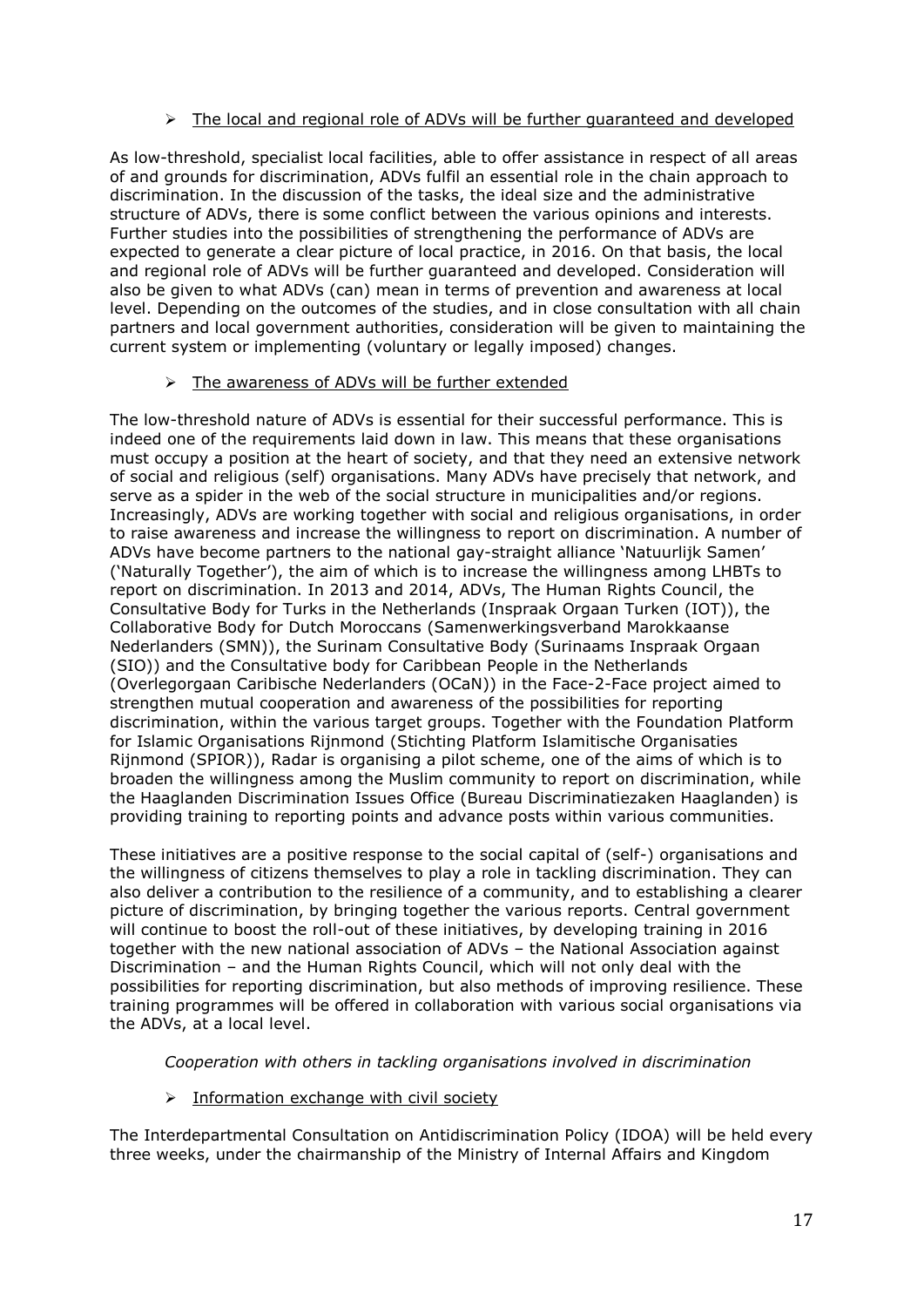Relations. Three times a year, the IDOA will invite various representatives from the field to discuss specific aspects of antidiscrimination policy.

# **Broader Cabinet policy**

*Strengthening active prosecution*

 $\triangleright$  WODC study into the course of discrimination cases through the criminal justice chain

Within the criminal justice system, a clear signal can be issued by punishing behaviour that exceeds standards, thereby confirming the nature of the standard itself. Police and the judicial authorities should take action when criminal prosecution is the most effective approach ('optimum remedy') and other measures no longer offer a solution. The chain must be conclusive.

The WODC study 'Discrimination: from report to through to prosecution, the course of discrimination cases through the criminal justice chain' (annexe IV) covers two related subjects, both of which were promised to your House, by the Minister of Security and Justice:

1. An overview of the scale, nature and handling of discrimination cases that were registered with the police, the Public Prosecutor's Office (OM) in the period 2010-2013, the dispensation of justice and how the passage through the criminal justice chain can be characterised.<sup>24</sup>

2. This study also investigated references in existing Dutch literature about the scale and nature of the experience of discrimination, and the similarities and differences between these experiences and registration of discrimination with the police and Public Prosecutor's Office.<sup>25</sup>

Smooth passage and settlement of discrimination cases is essential within the criminal justice system in order to deliver a clear signal. The conclusions of the WODC study are therefore also included in the following elements, to underpin the criminal justice approach. The study also reveals a number of areas for improvement, for example in respect of sensitivity to discrimination (recognition), registration/reporting and investigation. These elements are further discussed below.

## $\triangleright$  Awareness of discrimination and diversity within the police

On 15 September 2015, the police force management team adopted the vision and policy document 'De Kracht van het Verschil' (The Power of the Difference) concerning diversity and antidiscrimination measures. A national portfolio manager and a programme were linked to this report who will be responsible for implementing the objective.

Within this vision document, the police has set itself the following four objectives: improved links with society, a more inclusive work culture, a better approach to discrimination in society and more variety in staffing. On 16 November 2015, your House was informed of the vision document.<sup>26</sup> The vision is based on lessons learned from the past (including the insights from the WODC evaluation of the National Centre of Expertise on Diversity<sup>27</sup>) and ties in with the developments in society. Within this framework, the approach for preventing ethnic profiling will also be implemented, along the following lines: training, communication, complaint handling and diversity in staffing.

 $24$  Parliamentary Papers II 2013/14, 30 950, no. 70

 $^{25}$  Parliamentary Papers II 2014/15, 28 684, no. 418.

<sup>26</sup> Parliamentary Papers II 2014/15, 30 950/29 628, no. 82

 $^{27}$  Parliamentary Papers II 2014/15, 29 628, no. 510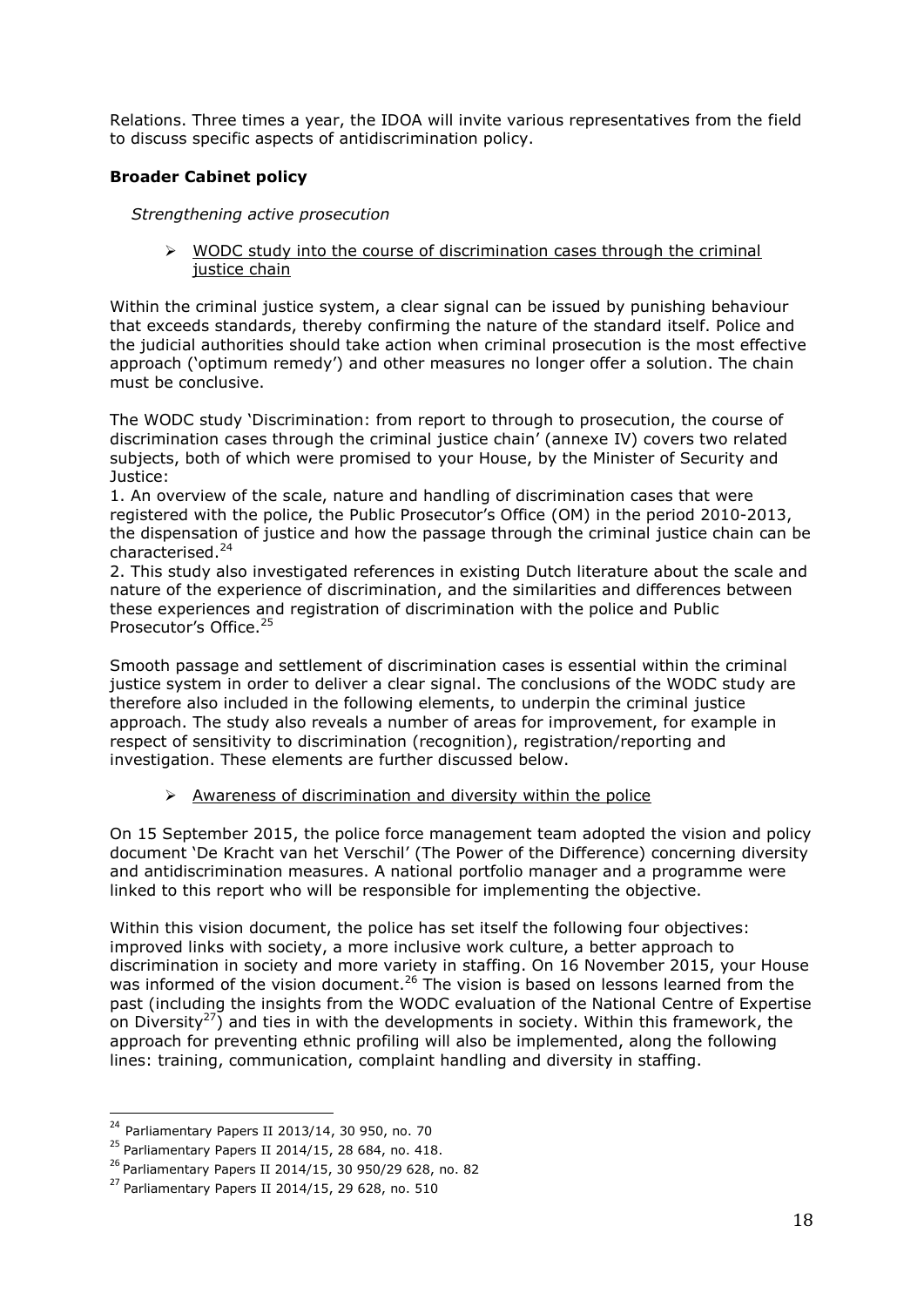### $\triangleright$  Professional improvement and quarantees within the criminal justice chain

Via its basic police training, the Police Academy trains potential police officers, and prepares them for their work in a diverse and pluriform society. Since 2012, the focus in the curriculum has shifted towards value-driven police training. One of those values is based on article 1 of the Constitution, which lays down the principle of equality and the prohibition on discrimination.

Police training is professional and practice-based. Trainees learn what they need for their profession, and learn as far as possible in practical situations. Training is therefore based around the core tasks of the police: intake, enforcement, emergency assistance, investigation. Diversity and discrimination are constantly referred to in the curriculum in the context of these core tasks. In each element of training, diversity and discrimination are demonstrably reflected in the various 'core assignments'. The overall objective is to generate the ability to deal with the various standards and value of individuals, and to respond objectively to them, without value judgements.

Before trainee police officers carry out practical assignments, they are prepared for those assignments through the use of a variety of learning resources such as films from the Anne Frank Foundation and e-learning modules. There is also attention for legislation and regulations in respect of discrimination, social-communication skills in a diverse society and for handling dilemmas.

It is essential that police officers recognise discrimination and ask the right questions, also in respect of the future furnishing of proof in discrimination cases. In broad terms, as concerns the quality of investigation – despite the excellent performance and efforts of many professionals – professional skills of investigating officers must be further improved, and this skill level needs to tie in with legal and social developments. Professionalism and the culture within the police organisation are other important areas for attention, as is the striving to achieve a more diverse staff breakdown.

The Police Academy has reassessed the content of the practical assignments (including case studies and guidelines) in which diversity and discrimination occur, in terms of content, theory and depth. By making diversity a more visible common thread throughout police training, by professionalising teaching staff in the fields of variety, diversity and discrimination, and by gradually introducing more variation within the teaching staff themselves, attention for diversity and discrimination in basic police training are gradually being further strengthened and maintained via a series of different pathways. The Police Academy also offers opportunity for more in-depth study.

Also following training, and within the operational organisation, it is essential to maintain attention for improving the level of sensitivity to discrimination (learning by doing). In this respect there is a clear role for the Diverse Professional Skills Network (Netwerken Divers Vakmanschap) active within the units. These are operational networks that consist of police officers from diverse backgrounds and orientations. Their aim is to share knowledge within the organisation, to serve as a point of contact for colleagues and to maintain contacts with their respective communities.

The National Centre of Expertise on Discrimination (LECD) of the Public Prosecutor's Office offers a learning module at least once a year, which focuses on the prosecution of discrimination, and common crimes with a discriminatory character. This module is open to public prosecutors, other members of staff of the Public Prosecutor's Office and the judicial authorities. To underline the importance of diversity within the Public Prosecutor's Office, a working conference will be organised on this theme, in 2016.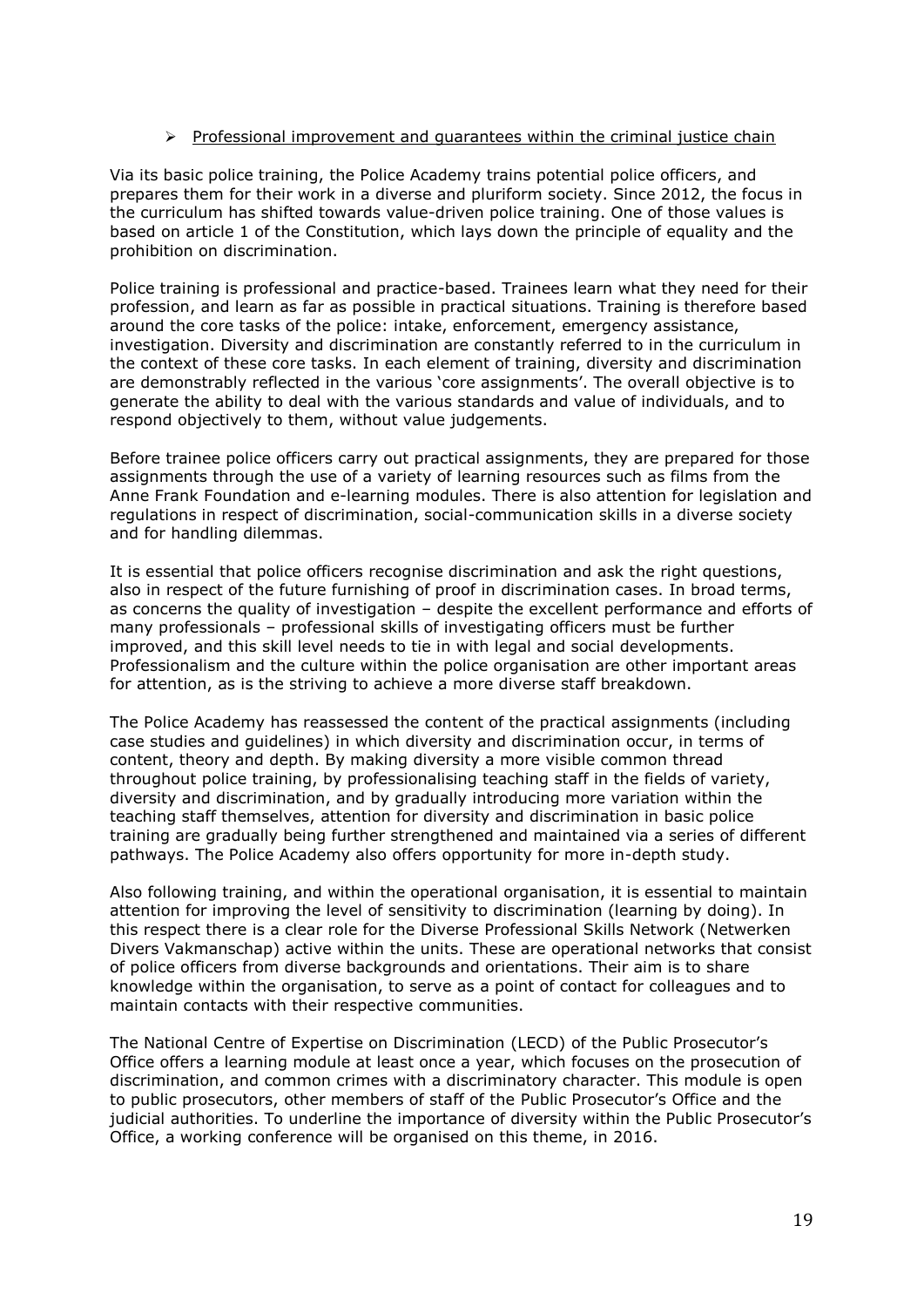# $\triangleright$  Improving registration and reporting

The police is responsible for an annual report on its discrimination figures. In 2015, the police considerably improved the data collection and analysis of discrimination cases. In comparison with previous years, a far greater insight was obtained into the nature and scale of discrimination incidents registered by the police. In preparing this work approach, the police involved a variety of parties, including social organisations, as was requested in the General Discussion on Discrimination on 9 September 2015. The police will continue to consult with these organisations. Reporting over the next few years will be based on new uniform national methods, which will make comparison possible. More quantitative and qualitative information will be collected, in essential subareas. The report will also be published earlier in the year.

## $\triangleright$  Investigation and prosecution

The existing Discrimination Instruction will be replaced before the summer of 2016 with a covenant between the various parties involved in dealing with discrimination. The aim of this covenant is to improve cooperation and the chain approach. To improve the quality of investigation, a contour memorandum has been drawn up, which was submitted to your House on 23 November 2015 $^{28}$ . A further elaborated plan from the police is expected to be available in May 2016. Furthermore, both to promote professional improvement in respect of discrimination and diversity, and to improve investigation and prosecution in this area, a new reaction protocol on discrimination has been drawn up.

*Antidiscrimination measures by the Inspectorate SZW*

 $\triangleright$  Company visits by the Labour Discrimination team

In response to an amendment from your House during the 2015 budgetary debate for the Ministry of Social Affairs and Employment, a Labour Discrimination team was established within the Inspectorate SZW. On 1 May 2015 this team started work. The authorities of the Inspectorate SZW relate to discrimination on the shop floor. The inspectorate examines whether the employer operates an antidiscrimination policy. The inspectorate considers all possible grounds for discrimination. In advance of inspections, the team carried out a series of initial company visits in the summer of 2015, to chart out the nature of policy operated by employers in respect of preventing and tackling discrimination. In the autumn of 2015, the team started a series of company visits and assessments. These visits will be continued in 2016. The team also maintains excellent contacts with the Human Rights Council, ADVs and the police, in order to maintain a clear picture of the latest developments in the field.

## *C. Greater attention for local antidiscrimination measures*

Discrimination can best be tackled where it happens: at local level. Municipalities will be encouraged to take up and broaden antidiscrimination measures, as far as possible in relation to all grounds for discrimination.

# **Objective: effective local antidiscrimination measures**

 $^{28}$  Parliamentary Papers II 2015/16, 29 628, no. 585.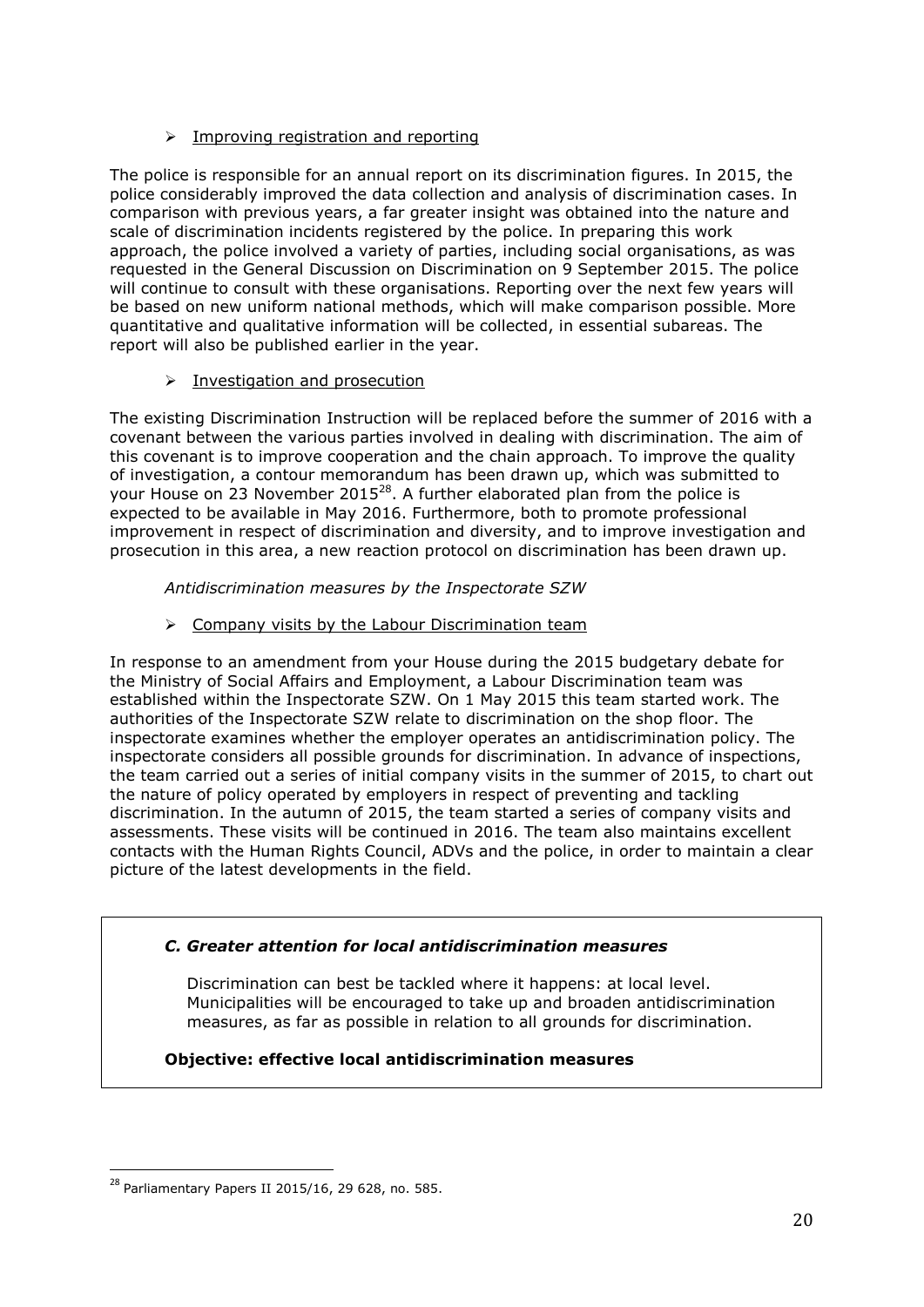### **New boost**

 $\triangleright$  Municipalities will be encouraged to develop a local set of antidiscrimination measures, to cover all grounds for discrimination

The Cabinet will focus on intensive local antidiscrimination measures. In order to encourage greater local effort, a joint handout for municipal authorities will be prepared, in consultation with the Association of Netherlands Municipalities (VNG), which will bring together a series of studies into effective methods and local best practices. This guide is due to be published in the autumn of 2016, and will be presented during a national meeting for municipalities about inclusion and discrimination.

Consideration will also be given to whether the approach by the Minister of Education, Culture and Science in respect of 'rainbow municipalities' could be expanded in the future to take in other groups besides LHBTs. The national Gay Straight Alliance 'Natuurlijk Samen' can also serve as an example

Local authorities will be encouraged to implement a local version of specific central government policy programmes. In addition, in consultation with municipal authorities and the VNG, the Cabinet will consider whether more support is needed. This could include learning groups for municipal authorities, masterclasses, case study tables and factsheets. The Cabinet is also aiming over the next few years to have municipal authorities implement the national campaign, in a manner similar to the successful approach recently employed by the Municipality of Weert. Weert created a municipal version of the national campaign *'Zet een streep door discriminatie' ('Cross out discrimination')*.

 $\triangleright$  Antidiscrimination to become a fixed element in periodic consultations with the G4

The periodic consultation between Central government and the G4 will be continued, including a discussion of what the municipalities and Central government individually or jointly can do to prevent labour market discrimination. The main purpose of these consultation meetings is mutual knowledge exchange about the tools available in this process to municipal and Central government. The consultation sessions are also focused on initiating combined studies for example into diversity in tendering procedures and the development of databases 'effective interventions in discrimination' and 'labour market position' by Movisie. Among the objectives of these databases are to make effective interventions from the G4 and the measures for tackling youth unemployed identified by the Sterk team more widely available in tackling labour market discrimination, so that they can be used in other municipalities.

 $\triangleright$  Measures to tackle discrimination in the hospitality industry taken by municipalities to be evaluated

Municipalities are responsible for effective antidiscrimination measures in the hospitality sector. To support the municipal authorities, the Minister of Social Affairs and Employment, in close consultation with the Human Rights Council, the VNG, the Netherlands Royal Hotel Restaurant and Catering Association (Koninklijke Horeca Nederland) and the Municipality of Rotterdam developed a guide in 2014. Since 2014, this guide has been available via the websites of the VNG and the SZW Municipal Counter. In 2017, when the guide has been in use for two years, in consultation with the VNG, the ADVs and municipalities, we will discuss the effectiveness of the combined approach to discrimination in this hospitality industry.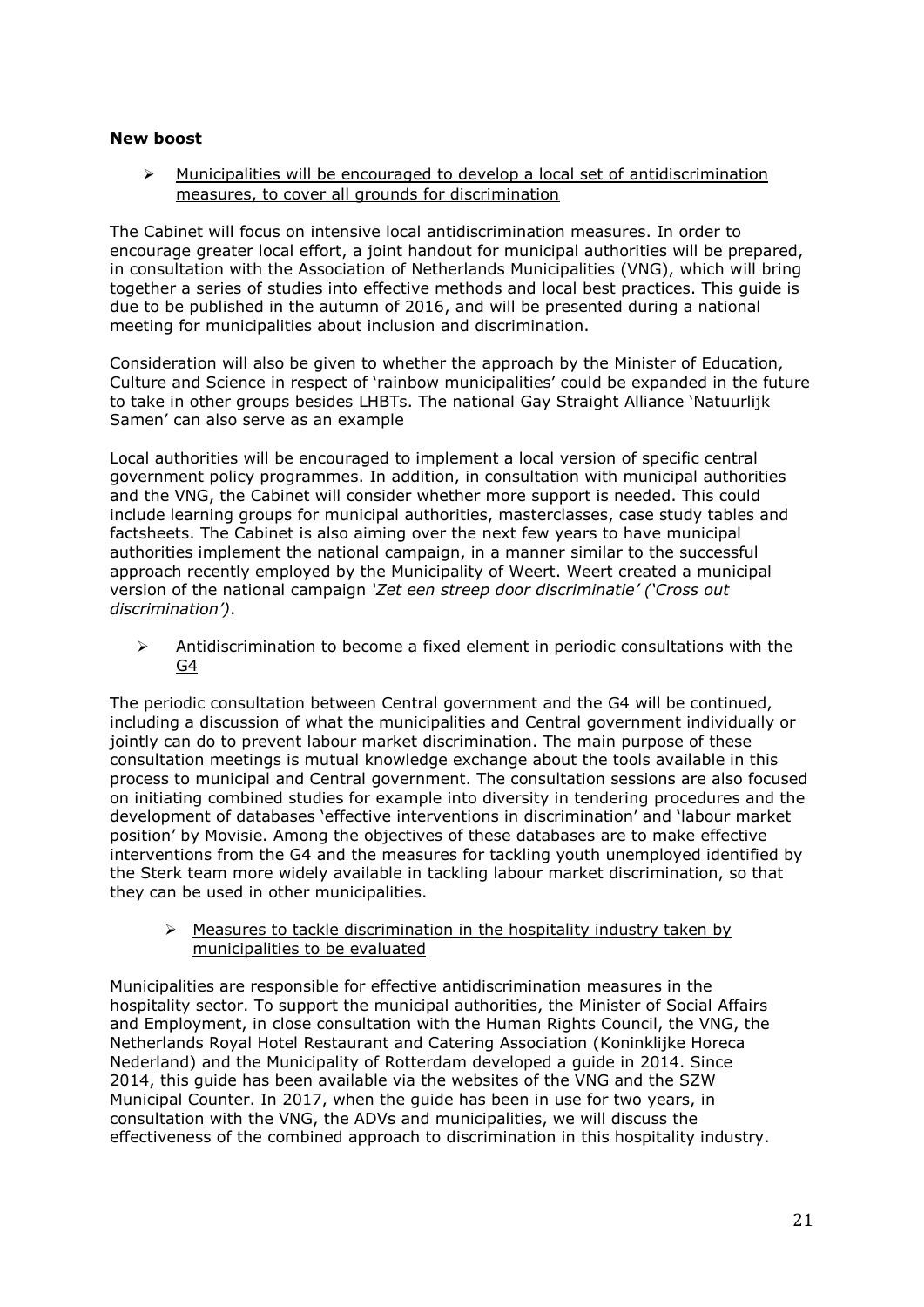# *D. Support through knowledge and research*

The Cabinet-wide approach to discrimination will be supported by interdisciplinary knowledge about the causes of discrimination and the effectiveness of interventions.

**Objective: the exchange and combination of knowledge and experience across all grounds for discrimination** 

### **New Boost**

 $\triangleright$  Study into effective interventions

The Knowledge Platform Integration and Society will carry out a study into effective interventions aimed at awareness of and tackling prejudices and discrimination, for example the use of training, dialogue and debate. On this basis, a number of factsheets will be developed, together with a practical tool for assessing new interventions or improving existing interventions. In a final meeting of this study group, social organisations and municipalities will discuss possible follow-up actions for strengthening an evidence-based approach to discrimination. The outcomes of this process are expected to be ideally suitable for follow-ups covering all grounds for discrimination

 $\triangleright$  Interdisciplinary knowledge development

Following on from the knowledge chamber from the reassessment, an annual network meeting will be organised on antidiscrimination measures, in which the central focus will be the exchange and sharing of knowledge between researchers, (local) policy makers and social organisations. On this same basis, consideration will be given to joint knowledge development.

In 2017, a repetition of the SCP study in perceived discrimination will be carried out. This study will relate to all grounds for discrimination.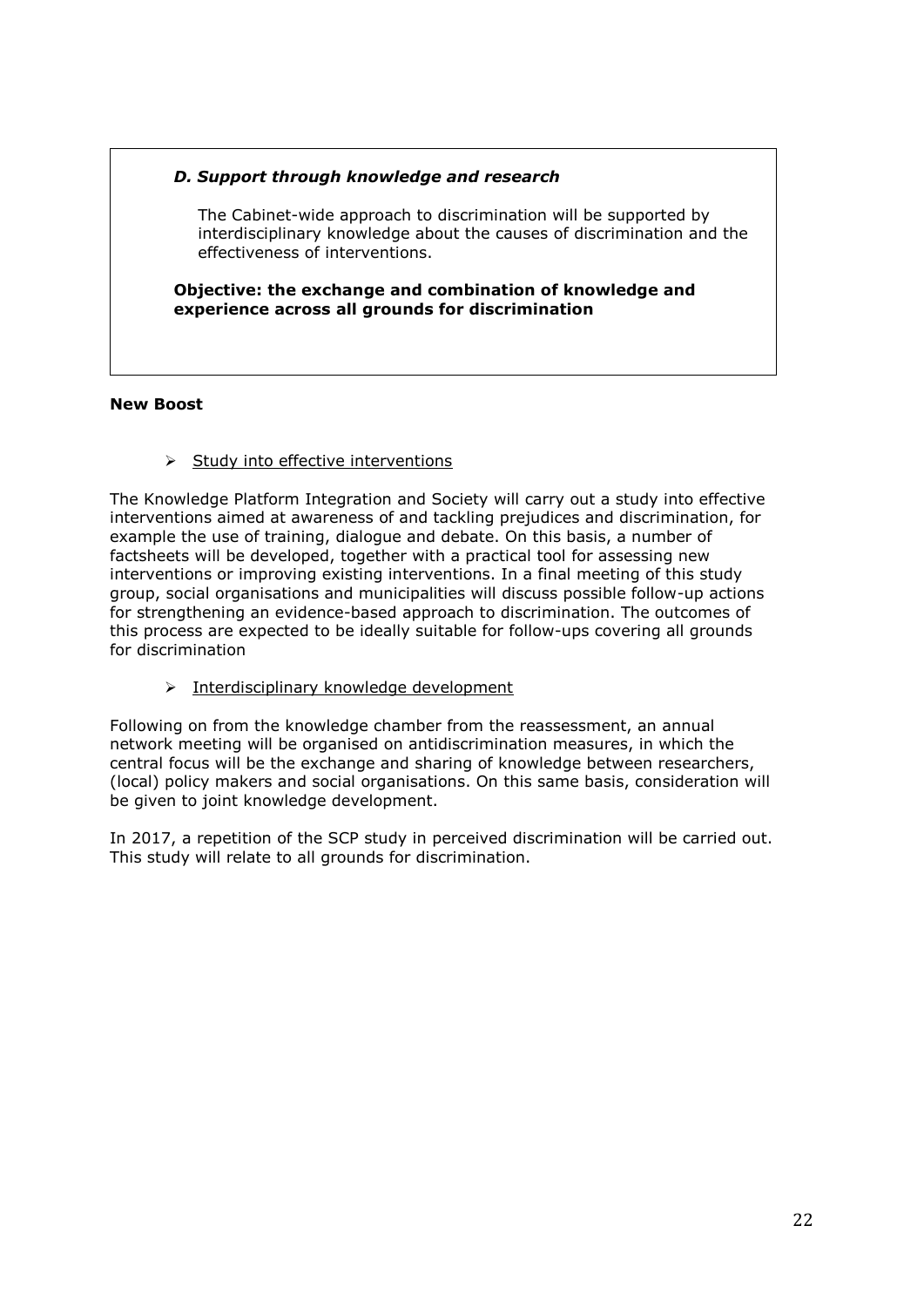## **ANNEXE II**

### **Specific approach to discrimination on the grounds of descent, skin colour, religion, sexual orientation, gender, age and handicap or chronic illness**

As already indicated in the presentation letter and in the National antidiscrimination action programme contained in Annexe I, based on the idea that many of the underlying mechanisms of exclusion and discrimination are the same, the Cabinet intends to increase the synergy between  $-$  and hence the quality of  $-$  the various policy measures for specific groups. In spite of these efforts, however, for effective antidiscrimination measures, it still is and remains essential to also take measures focused specifically on the various target groups. This annexe provides an overview of current and new measures, the aim of which is to tackle discrimination against a specific group.

In comparison with other grounds for discrimination, in this annexe greater attention will be paid to government measures against discrimination on the grounds of descent, skin colour and religion. On the one hand this is due to observations from the reassessment process and on the other from the recommendations of the Committee on the Elimination of Racial Discrimination that monitors implementation of the International Convention on the Elimination of all forms of racial discrimination (CERD) and the European Committee against Racism and Intolerance (ECRI) to focus specific attention on measures against discrimination on the grounds of descent, skin colour and religion. The summary in this annexe does not consider a series of measures in a broader context: for example discrimination on the ground of age is also (indirectly) tackled by the action programme on labour market discrimination and by the generic labour market policy. The same applies for the discrimination of women and LHBTs which are indirectly tackled by the measures contained in the emancipation policy, while the measures that are due to be implemented following the introduction of the Convention on the Rights of Persons with a Disability will result in a reduction of discrimination against persons with a disability.

### **Discrimination on the grounds of descent, skin colour and religion**

### *Effective, combined approach*

The Cabinet will make every possible effort to tackle all forms of discrimination and exclusion on the grounds of descent, skin colour and religion. This approach will be broad based in cases where the nature of the problem makes a broad approach suitable, and in which a joint approach delivers added value (for example in preventing ethnic profiling and tackling youth unemployment); it will however be targeted where necessary. An essential common thread within this approach is that central government will aim to facilitate, to utilize and to combine positive social forces, with a view to initiating a broader social movement, and greater awareness. The central underlying principle will be that together with local authorities and social parties, central government will invest in developing and distributing knowledge and understanding of the nature and means of tackling exclusion and discrimination.

### *Dialogue and support for social initiatives*

Dialogue with social organisations and key figures faced with exclusion and discrimination and/or who play a role in tackling this problem is essential for an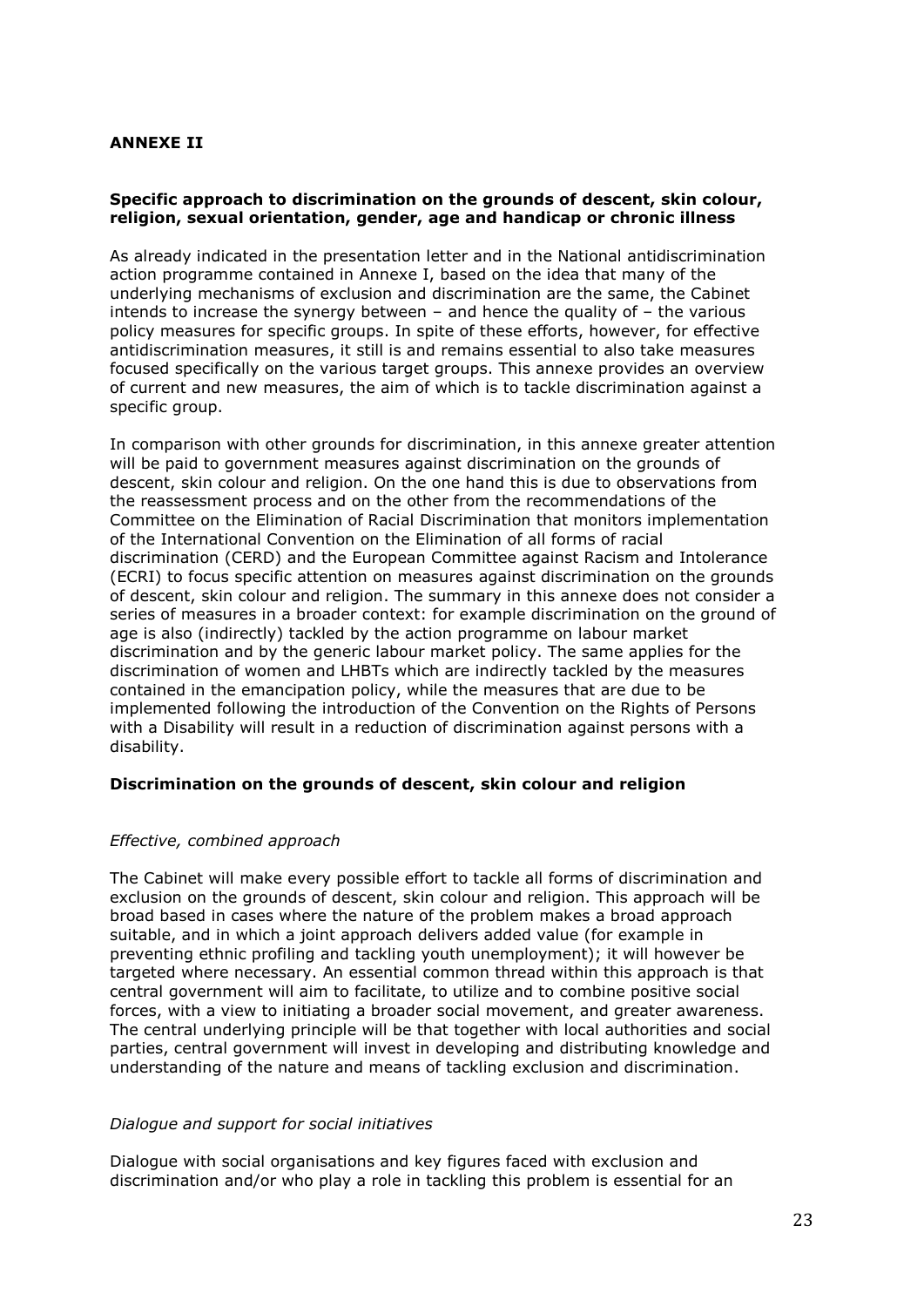effective joint approach. With that in mind, the Ministry of Social Affairs and Employment will be organising annual round tables to discuss the themes antisemitism, Muslim discrimination and anti-black racism / the decade for people of African descent. Annual meetings will also be held to discuss such themes as social media and education. These efforts will specifically promote the establishment of links, mutual learning between organisations and common initiatives

Support for social organisations is part of the activities of the Knowledge Platform on Integration and Society (KIS). On the basis of the results of research into effective methods to prevent discrimination, for example, in 2016 a series of workshops will be organised for social organisations with a view to strengthening their own projects, for example in respect of effective dialogue to counter racial discrimination and antisemitism, and training programmes. From 2017 onwards, support for social initiatives as an element of the Knowledge Platform will be further underpinned by organising workshops on project management and project applications, in collaboration with private funds. The possible use of twinning between social organisations, with strong organisations issuing advice to new social initiatives, will be investigated. In collaboration with social media parties such as Twitter, a number of social organisations will also receive training to allow them to play a (more effective) role in countering discrimination on social media. Finally, more deliberate efforts will be focused on bringing together social initiatives and private funds.

### *Ridderzaal meeting*

At the end of 2014, a Ridderzaal meeting was organised in the form of a combined search by a broad-based representation of religious leaders, young people and administrators into what efforts all parties can make to reduce the rising tensions between different population groups. At the end of 2016, along the same lines as this meeting, a broad dialogue will be launched on the themes inclusion and exclusion and cohesion. Within the process, influential social parties such as mayors and aldermen, representatives of the media, educational institutions, employers' organisations, sports associations, the hospitality industry, care providers, churches, mosques and synagogues will be encouraged to enter into discussion with young people, in order to develop specific ideas and solutions which could contribute to an inclusive society.

### *Preventing ethnic profiling and strengthening diversity within the police*

Ethnic profiling by the police is rejected, in principle. Attention for this subject has grown considerably over the past few years. The theme is high on the agenda, and has the attention of the police force management team and senior police officers. Preventing ethnic profiling is essential for the effectiveness and legitimacy of police actions, and confidence in the police, within society. In 2014, a number of (additional) measures were announced to prevent ethnic profiling. These are now being implemented. The chief focus is training, contact, revision of the complaints procedure and diversity in staffing. Attention for diversity and discrimination in basic police training is also being strengthened along a whole series of different pathways. The in-depth training 'Brown eyes, Blue eyes' – which was attended by more than 400 police officers from the Noord-Holland unit – will be evaluated together with the Free University (Amsterdam). The various activities aimed at establishing contacts between the police and non-governmental organisations will be continued and – on the instructions of the Minister of Security and Justice – examined by the Knowledge Platform on Integration and Society (KIS). In 2016, a digital guide for police units will also be developed, aimed at organising and further improving methods for establishing contacts and mutual understanding between the police and young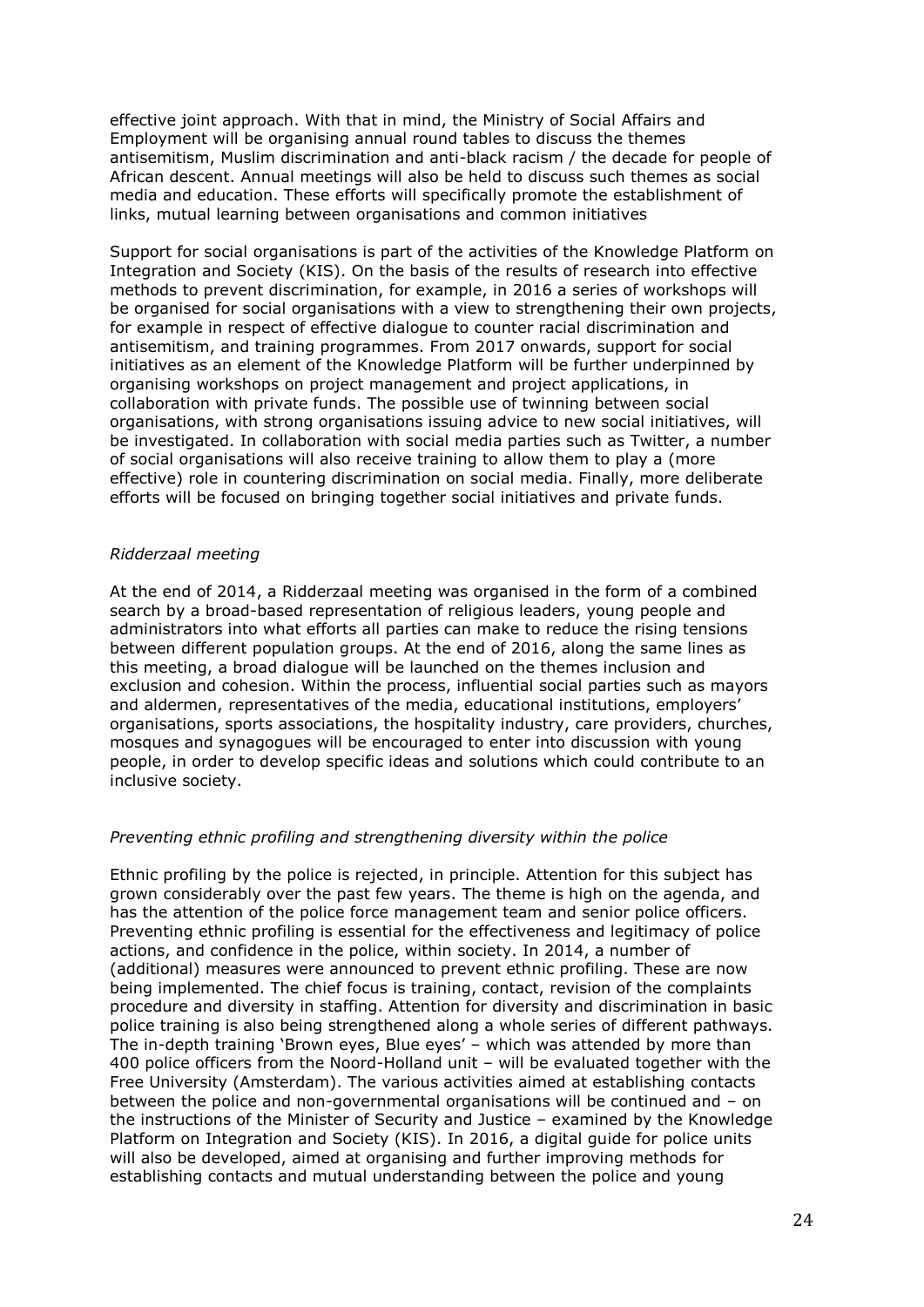people. By revising the complaints scheme, the independence of the complaints committee will be guaranteed, and information for the public was recently updated. Partly on the basis of a study by the Security and Justice Inspectorate due to be published at the start of 2016 into the experience of citizens when submitting a complaint on police actions, further possibilities for improvement will be investigated.

The Netherlands will also be working to encourage the exchange of good practices within the EU, in the field of ethnic profiling. This subject will be submitted as part of the discussion on the possible continuation of the mandate of the Working Party on Hate Crime of the EU Agency for Fundamental Human Rights.

As also described in annexe I to the letter dated 17 June 2015 $^{29}$  from the Minister of Security and Justice, the police is already hard at work raising the intake of employees with knowledge of ethnic groups and cultures, with a view to improving diversity within the police force. A national recruitment campaign has for example been launched, with special attention for these aspects, and studies are being undertaken into the pull and dropout factors among these groups.

### *Discrimination in finding internships, anonymous applications and resilience*

The problem of pre-entry discrimination when finding internships and employment above all affects young people with a bicultural background. In response, as part of the campaign against youth unemployment in the Citydeal (previously the districtspecific approach) with five cities (Amsterdam, The Hague, Eindhoven, Leeuwarden, Zaanstad), the Cabinet will be facilitating innovation, knowledge development and knowledge sharing, also in the field of antidiscrimination measures. As concerns discrimination in respect of internships, the Knowledge Platform on Integration and Society (KIS) will be carrying out an initial study into internship discrimination, as part of the Anti Youth Unemployment measures by the Ministers of Social Affairs & Employment and Education, Culture & Science, in which the knowledge and experience accrued by internship counsellors and students will be combined. On that basis, consideration will be given to the further development of promising interventions for promoting equal opportunities on the internship market. A method will also be developed to offer better support to young people and schools of senior secondary vocational education (MBO) as part of LOB programmes (Career Orientation Counselling) in dealing with discrimination and negative prejudices in finding internships and employment.

Elsewhere, the Ministry of Social Affairs & Employment will be monitoring the pilot studies for anonymous job applications, proposed by the municipalities. This will put into practice the motion put forward by the MPs Vermeij and Weyenberg on 2 December 2015<sup>30</sup> in which they called for local trials to actively promote and monitor anonymous job applications, and to send the results of these efforts, and the followup steps taken, to your House, before the summer recess.

## **Anti-black racism**

<u>.</u>

On the basis of studies and reports received, there is a clear picture that discrimination on the basis of skin colour and descent occur commonly. Racism is the most commonly occurring ground for discrimination in reports submitted to ADVs, MiND and the police. This is confirmed in the study 'Perceived discrimination

<sup>29</sup> Parliamentary Papers II, 2014/15, 29 628, no. 539.

<sup>30</sup> Parliamentary Papers II, 201/16, 34 300 XV, no. 40.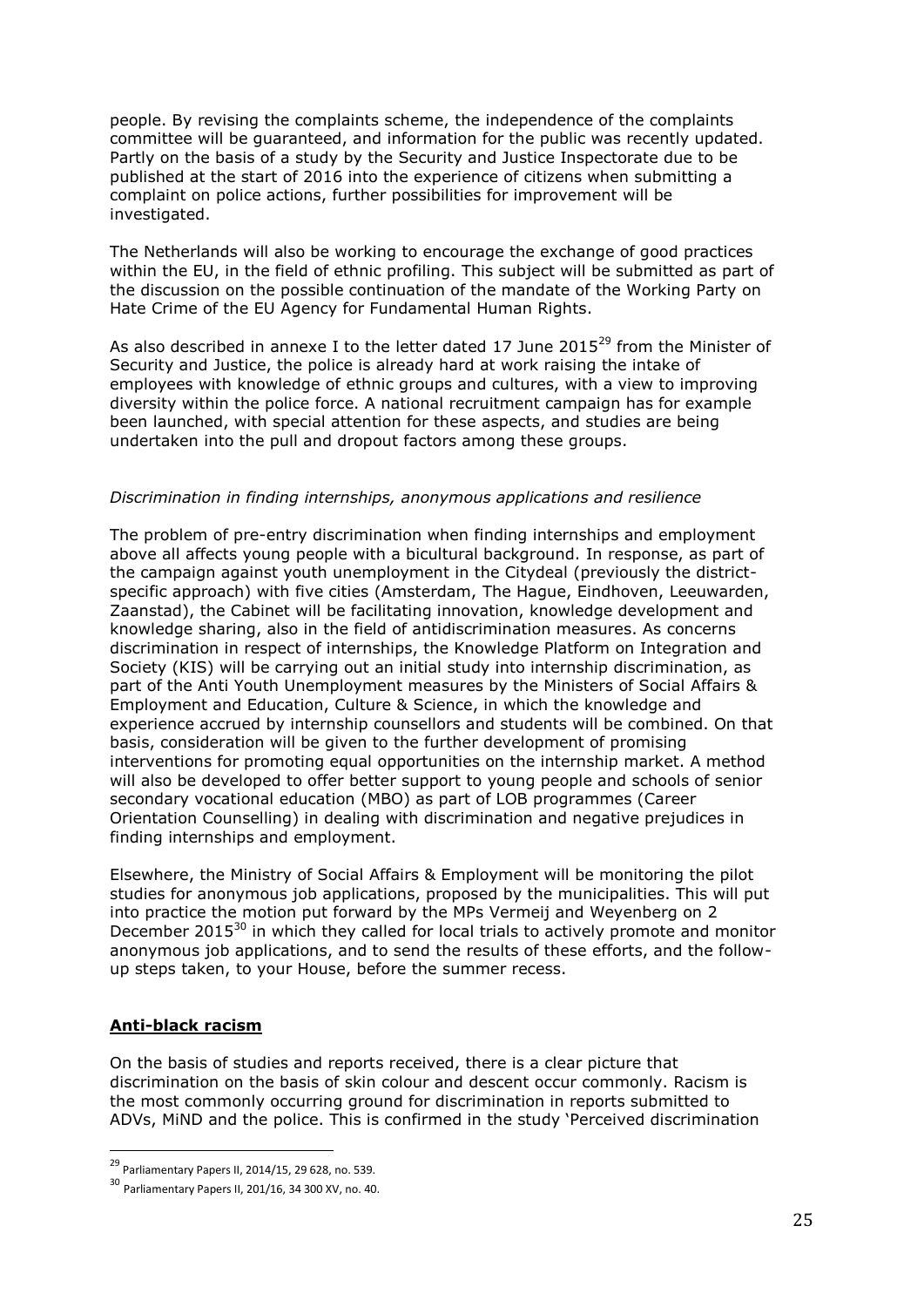in the Netherlands' by the Social Cultural Planning Office  $(2014)^{31}$  which reveals for example that among Dutch citizens of Surinamese and Antillean descent, perceived discrimination on the grounds of ethnic descent and skin colour plays a large role in their daily life. The SCP report 'Worlds of difference<sup>'32</sup> also points out that young Dutch people of Surinamese and Antillean descent experience a distance and mistrust in respect of Dutch society and Dutch institutions.

Over the past few years, specifically in the field of anti-black racism, a series of measures have been implemented, that focus attention on the history of slavery and its continuing effects. With financing from the Ministry of Social Affairs & Employment, for example the website 'slavery and you' (slavernij en jij) was developed, and a subsidy was awarded for research into how teaching about slavery, as part of the standard history of the Netherlands is currently given, and how this area of teaching could be strengthened. Between now and 2020, the Cabinet has also made available a structural grant to the tune of €50,000 per year, to the Mondriaan Fund, which will continue to allow the annual national commemoration ceremony for the history of slavery to be held. A series of initiatives have also been taken by different museums, to draw attention to colonial history and the history of slavery, and to promote social awareness in our country of the history of many people of African descent.

On 23 December 2013, the General Assembly of the UN adopted resolution 68/237 announcing an international Decade for people of African descent. On 28 October 2015, your House was informed about the outlines of the interdepartmental structure for this decade. $33$  These outlines indicated that the decade will be used to strengthen antiracism measures, and that the aim is to design the national structure for the decade in close consultation with social organisations, active citizens and interested municipalities. Within this same framework, in 2015, detailed discussions were held with various parties and key figures to investigate the intended efforts, wishes and expectations. Investments were also made in a social map of organisations within the community of African descent. The outlined memorandum, supplemented by the outcomes of the discussions with organisations and key figures from civil society, that are indeed set to be continued, will form the guidelines for tackling anti-black racism over the next few years. Additional measures in this framework are plans in respect of the following outlines, whereby it should be noted that the social consultations have revealed that considerable importance is attached to recognition as the first step:

- Recognition (including knowledge and research, awareness, attention for cultural heritage and empowerment);
- Justification (in particular commemoration of and processing the history of slavery; in this process, the recommendations from 'Onderhuids' in respect of a shared past and a joint future will be considered); and
- Development (education, labour market, diversity).

In 2016, a more in-depth analysis of the position and problems experienced by people of African descent will be carried out, to identify action points for policy. An initial study will also be carried out into how anti-black racism can be made more visible in the reports by the ADVs and the police. A major conference will also be organised for the Decade. Finally, efforts will be made to promote initiatives relating to encouraging dialogue and leadership.

<sup>31</sup> Parliamentary Papers II, 2013/2014, 30 950, no. 68.

<sup>32</sup> Parliamentary Papers II, 2015/2016, 32 824, no. 117.

<sup>33</sup> Parliamentary Papers II, 2015/16, 30 950, no. 80, annexe 2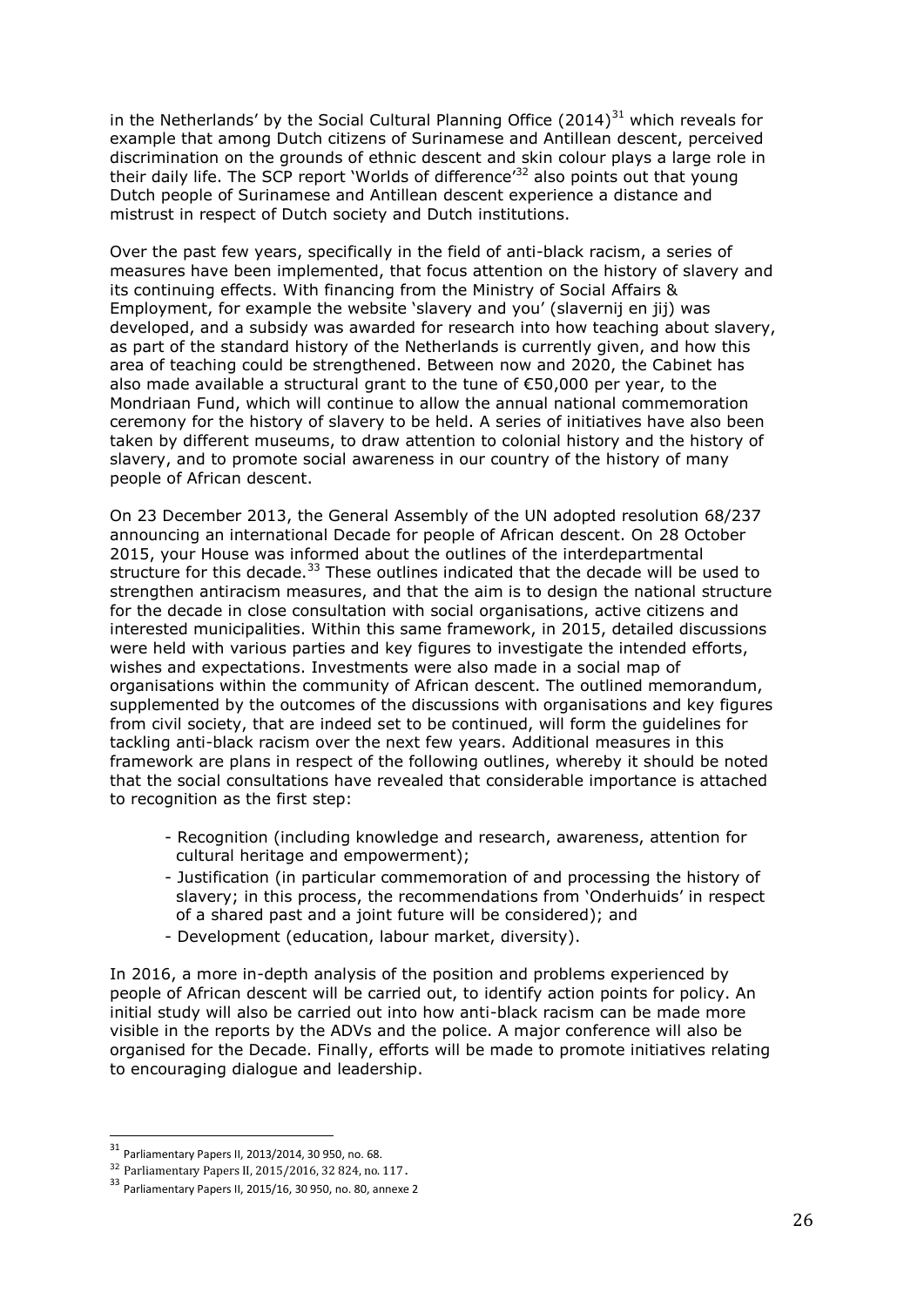# **Muslim discrimination**

Discrimination and the exclusion of Muslims, often based on a fear and rejection of Islam, is a growing social problem, and one of its most unfortunate consequences is that many Turkish and Moroccan Dutch young people no longer feel at home in the Netherlands, and have a sense that double standards apply. The already mentioned SCP study 'Worlds of difference' painfully reveals this situation. Police figures for 2014 show an increase in incidents of Muslim discrimination from 150 incidents in 2013 to 206 incidents in 2014. This is a trend which is also observed in a number of local and/or regional ADV reports, as a result of which the Muslim community in the Netherlands feels threatened. The SCP report 'Perceived discrimination' also reveals that Turkish and Moroccan Dutch citizens regularly experience discrimination. Reports about Muslim discrimination to the police lead to the conclusion that above all women are often the victims of discriminatory statements and violence.

Over the past two years, investments have been made for example in dialogue with Muslim organisations and improving the visibility of Muslim discrimination in the annual police reports on discrimination. At the end of 2015, an option for 'clicking on' Muslim discrimination was introduced to the police registration system. In-depth studies were carried out into incidents around mosques and into Muslim discrimination in education. A start meeting was also held aimed at strengthening local cooperation between police, municipalities, ADVs and mosques, and cofinancing was awarded to a project by the antidiscrimination agency Radar and the Foundation Platform for Islamic Organisations in Rijnmond (SPIOR) aimed at improving the low-threshold character of ADVs, among Muslims. Numerous initiatives have also been taken by society itself, in particular in the form of a series of reporting points. Local attention for anti-Muslim hatred by ADVs has also grown, in particular in the large cities.

On the basis of the outcomes of social consultations, recommendations from studies and already active local and social initiatives, over the coming years, efforts will broadly be focused on the next three main outlines, within which attention for the position of women will receive particular attention:

### *Strengthening insights into and knowledge of Muslim discrimination*

Many ADVs register and report on Muslim discrimination, but in the national reports, reporting on this form of discrimination as a separate category is not yet compulsory. Regulations governing the annual reporting on all reports to ADVs, on the basis of the Municipal antidiscrimination provisions Act (Wga) are due to be revised at the start of 2016, so that registration and reporting of Muslim discrimination by ADVs is made a national requirement, in the future.

In the first half of 2016, with a view to more precise policy development, a study will be carried out into trigger factors for Muslim discrimination. This study should result in a greater understanding of the degree of negative images of Muslims, and the background to and trigger factors for Muslim discrimination. On the basis of the recommendations from the study by Panteia into Muslim discrimination in education, initiated on behalf of the Anne Frank Foundation, a survey will be carried out of the availability of existing methods suitable for encouraging discussion of Muslim discrimination, and the desirability of developing additional methods.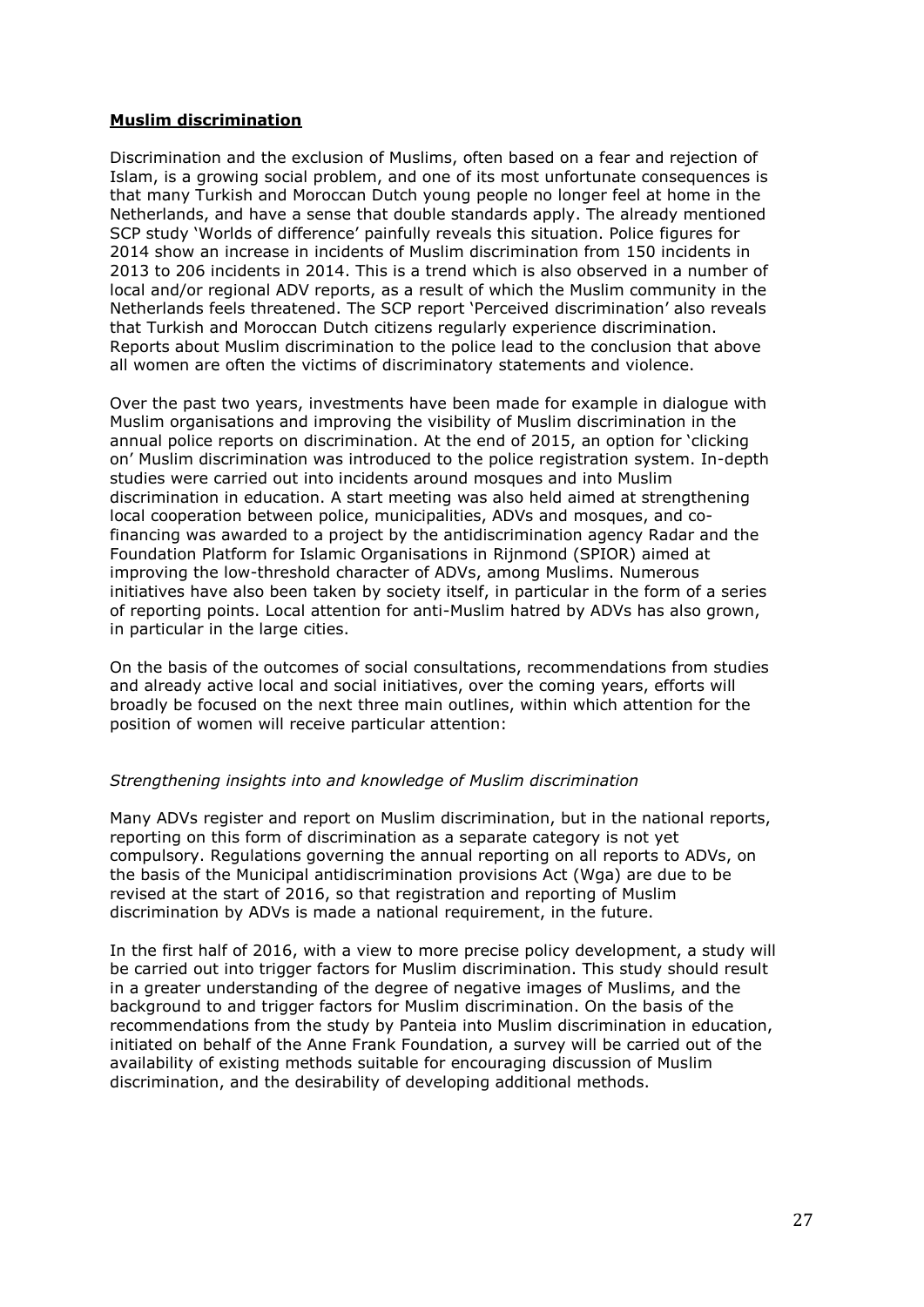### *Increased willingness to report and resilience*

In the spring of 2016, on the basis of the outcomes and recommendations from the pilot study by SPIOR and Radar, an assessment will be made of how an improvement in the willingness of Muslims to report discrimination can be further encouraged on a national scale. Consideration will also be given to strengthening cooperation and ties between reporting points within the community, and ADVs. There are already concerns that a growth in numbers of reporting points will not result in a better insight into Muslim discrimination, and will make people uncertain about where they should report. In collaboration with Muslim organisations, strengthening the resilience of Dutch Muslims will also be given priority in the approach. Given the fact that discrimination and resistance can never be entirely eradicated, it remains vitally important that in particular young people are encouraged, also by their own community, to continue to demand their own position.

### *Promoting local cooperation in tackling Muslim discrimination*

In tackling Muslim discrimination at local level, a great deal of improvement can still be made in collaboration between ADVs, police, municipal authorities, mosques and other Muslim organisations. Partly against that background, in 2016, a series of mosque meetings will be organised throughout the country. The goal will be to help the various stakeholders improve their ability to come into contact with one another, leading to greater cooperation and more local initiatives in tackling and preventing Muslim discrimination, in particular discriminatory incidents.

## **Antisemitism**

Police figures for 2014 show a rise in targeted anti-Semitic incidents. Various incidents aimed at Dutch Jews, in particular in relation to the upsurge in the conflict in the Middle East over the past few years, mean that the Jewish community feels threatened. Denial of the Holocaust, for example on the Internet or in classrooms, deeply affects the Jewish community and Dutch society. Anti-Semitic chanting at football matches also contributes to a climate of intolerance. The terrorist threat against synagogues and Jewish institutions results in a feeling of insecurity.

Over the past few years, efforts have been aimed at an active dialogue in Round Tables on antisemitism between Jewish organisations and Muslim organisations, with a focus on education, role models and joint response to incidents. A variety of initiatives have been undertaken in this framework by the Round Table partners, for example the initiation of a broad dialogue within the Turkish community about antisemitism, by the Consultative Body for Turks in the Netherlands (IOT). Local discussion sessions about the 'rule of law in the classroom' were initiated with a view to strengthening the capacity of teachers to discuss different themes, such as the denial of the Holocaust. A large-scale study was carried out into the causes and trigger factors of antisemitism, which was reported to the House on 27 October 2015. At the end of 2015, a possibility of 'clicking on' antisemitism in the police registration system was realised. Additional efforts focused on antisemitism will concentrate on the following points:

## *Tackling tension in Dutch society*

The aim here is to prevent the conflict between Israel and the Palestinian areas being imported into the Netherlands. The policy is aimed at supporting key figures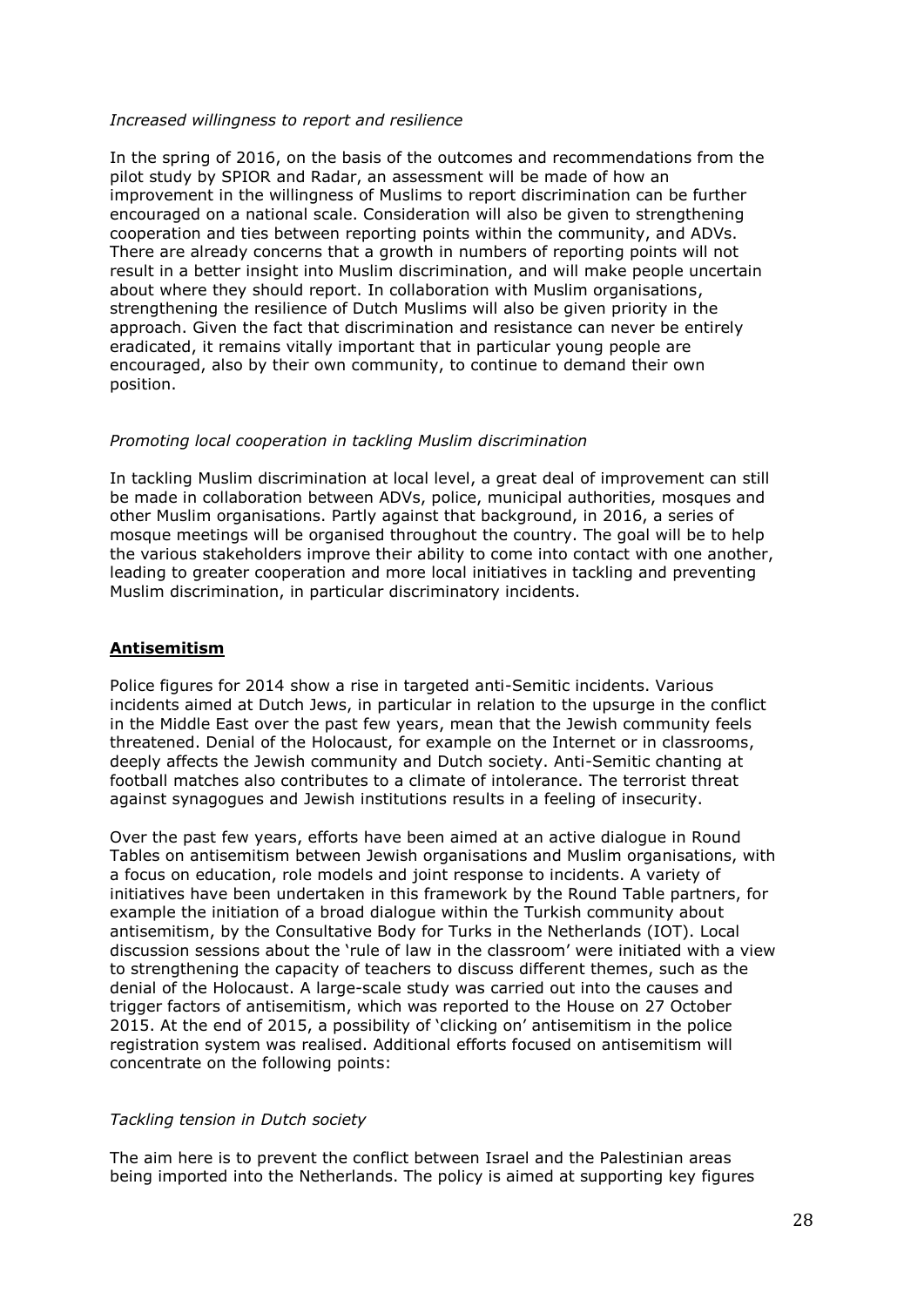from the Jewish and Islamic communities, who visibly work together. With this in mind, at the start of 2016, consultation with key figures from the Jewish and Islamic communities will be organised, about their efforts for reducing the knock-on effects of the Israeli-Palestinian conflict, in the Netherlands. Consideration will also be given to a follow up to the project aimed at discussing antisemitism within the Turkish-Dutch community, initiated by the Consultative Body for Turks in the Netherlands (IOT).

## *Football*

Discriminatory and anti-Semitic chanting at football matches cannot be tolerated. Where such incidents do occur, solid and immediate interventions are required. This is a responsibility for all parties involved (municipalities, KNVB (Netherlands Football Association), police, Public Prosecutor's Office, football clubs and central government) and is indeed experienced by these parties as such. This includes both civil law measures and KNVB guidelines, the authority of a mayor to intervene, and criminal prosecution in the event of discriminatory chants. As well as repressive/disciplinary measures, awareness of and information about discrimination in football is of vital importance.

With that in mind, in December of last year, the KNVB extended the licensing requirements for professional clubs with an obligation to formulate and implement an antidiscrimination policy. The KNVB will also be improving the structure and broadening the scope of the activities of the KNVB plan on diversity, that above all concerns amateur football. The Minister of Social Affairs and Employment recently consulted with the KNVB, Ajax football club, the Centre for Information and Documentation on Israel (CIDI) and the Central Jewish Consultation body (CJO) about discrimination in football, in which the discussions focused on tackling anti-Semitic/discriminatory chants with the aim of improving awareness of the harmful character of these chants. The KNVB announced that it would be coming up with a series of proposals on these issues, in consultation with the clubs, in the spring of 2016.

### *Education*

Education plays an important role in passing on fundamental values of the democratic rule of law, and hence tackling racism and discrimination in any form. With that in mind, we will be focusing in several ways on strengthening citizenship education. The Second World War and the Holocaust have also been laid down in the core targets for history teaching for both primary education and the lower school of secondary education.

In response to the Round Tables on Antisemitism and incidents in discussing the Holocaust in the classroom, research was carried out into the reticence of teachers to discuss these issues. Training programmes were then made available for teachers who had difficulty in discussing social themes in class; such as Muslim discrimination and antisemitism. Via an online portal on citizenship, teaching material for diversity, the rule of law, basic values, etc. will be made more visible. As far as possible, use will be made of materials developed by social organisations such as the Anne Frank Foundation.

### *Security of Jewish institutions*

The Minister of Security and Justice will inform your House on a separate occasion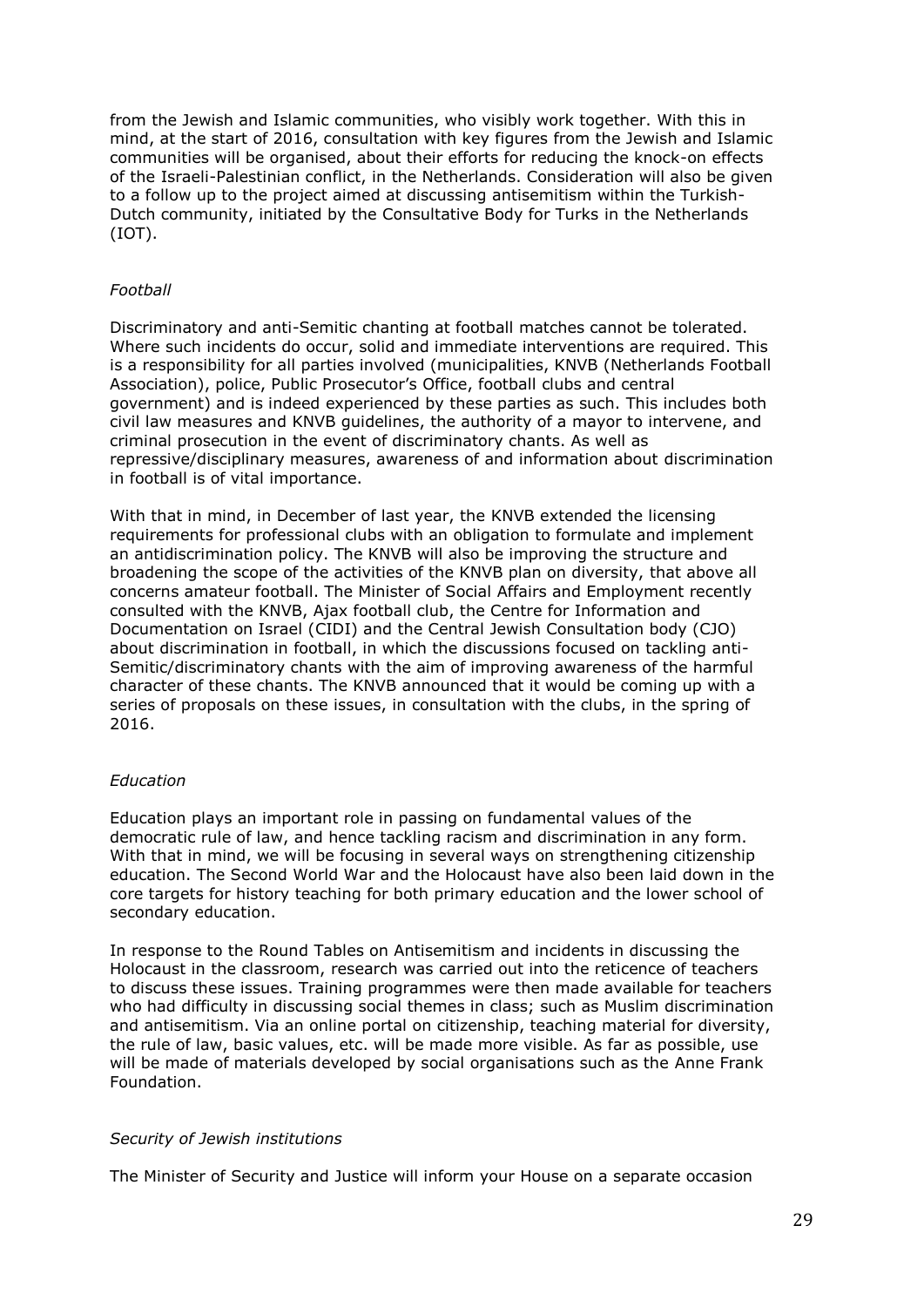on security for Jewish institutions. This is not part of antidiscrimination policy.

# **M/F: discrimination on the ground of gender**

### *Salary discrimination according to gender*

The Cabinet will actively work to remove any still existing salary discrepancies between men and women for equal work. Every two years a study is carried out by the CBS (Statistics Netherlands) into pay differences between men and women in government and industry. The Council for Human Rights in collaboration with the Ministries of Education, Culture & Science and Social Affairs & Employment is also carrying out research into equal pay between men and women at universities of applied science and in the insurance sector. The study into equal pay at universities of applied science will be handed over in January 2016.

The completion of the study into equal pay in the insurance sector will then follow in the course of 2016. The studies by the Human Rights Council and the CBS are part of the 28 measures from the 'Labour market discrimination action plan' sent to your House on 16 May 2014, by the Cabinet.

# **LGBT**

### *GSA Natuurlijk Samen*

The Ministry of Education, Culture and Science has been supporting the national gay-straight alliance Natuurlijk Samen, since 2012. The aim of this alliance is to improve safety of LHBTs in the residential environment. In this alliance, antidiscrimination facilities work together with the police, the LHBT rights organisation COC, the National Cooperative Body for active residents (LSA) (in residential districts) and Movisie. The Ministry of Security and Justice is involved in terms of content. The focus is on the chain approach by municipalities and their stakeholders (including local residents): from identification, reporting and handling of incidents through to prevention and after care. At present, the response is often too ad hoc, so that victims are only able to solve the situation in their residential environment by moving home.

### *Willingness to report*

The previously held campaign for increasing the willingness to report in the LHBT media, will be continued in 2016 by the Ministry of Security and Justice. Since 1 August 2015, there has been a police network Pink in Blue (Roze in Blauw) in the Netherlands. The existence of this network has given a major boost to the activities of the Pink in Blue network in the units; national coverage has now been achieved. Knowledge exchange is also promoted. The Police Academy is happy to make use of the Pink in Blue network from a number of police units, actively participating in the curriculum of basic police training. The contact details for Pink in Blue available on the police website within the regional units were extended in the autumn of 2015, and are kept up to date.

The national police – in consultation with the University of Amsterdam, VelsPol Germany and Flag! France – will be organising the first LHBT world conference for criminal justice professionals, in August 2016.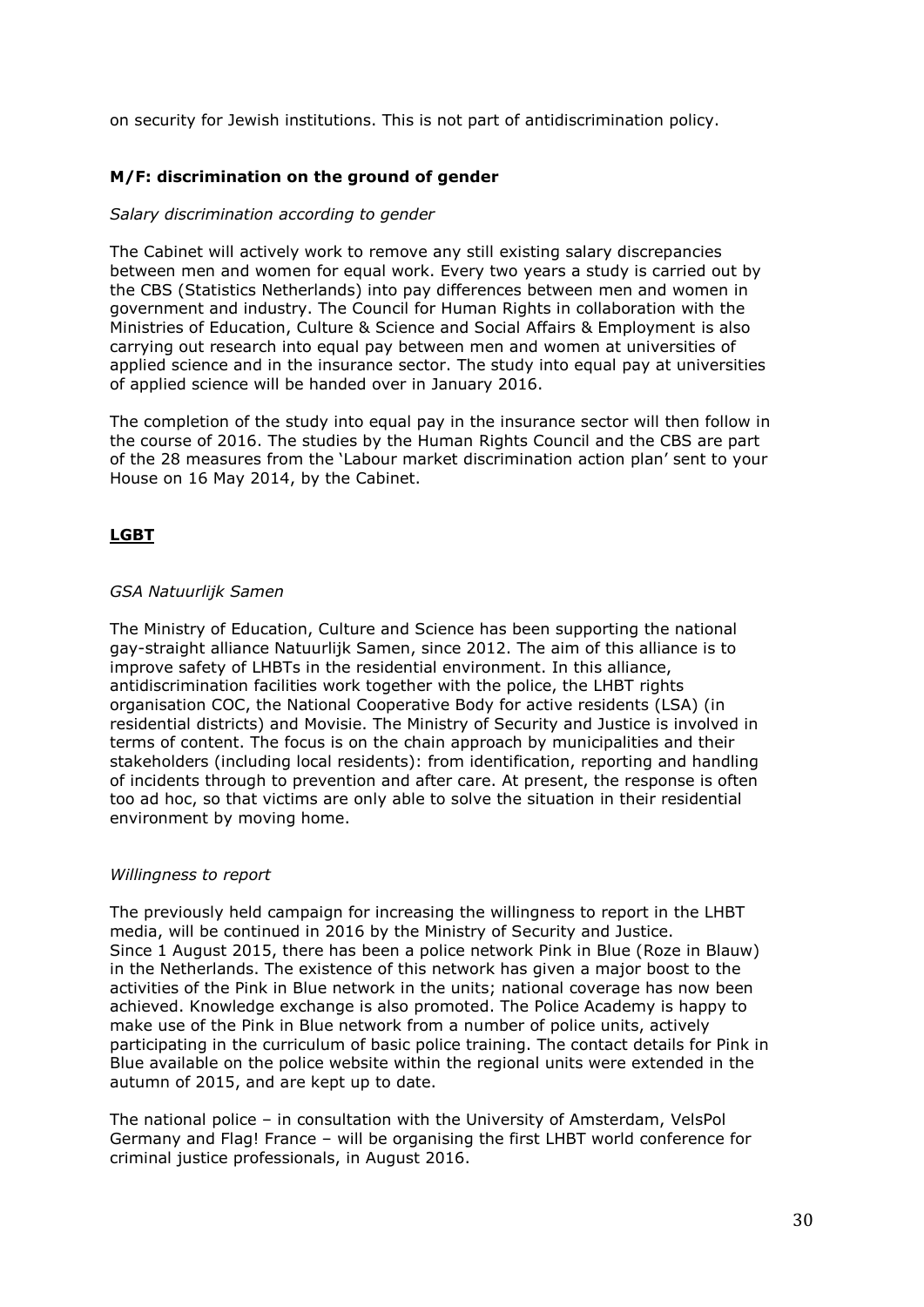*Investigation into explicit description of the prohibition of discrimination of trans genders*

The Minister of the Interior and Kingdom Relations will be investigating the question of how the prohibition of discrimination on the grounds of gender identity and gender expression can be explicitly expressed in the Equal Treatment Act (Awgb). This investigation will include the legal protection of trans genders in other countries, international recommendations and research into this field and the various possibilities of making protection of trans genders explicit in the Awgb. The results of the investigation are expected to be sent to your House at the start of 2016.

### **Age**

In the progress report on the labour market discrimination action plan submitted to the Lower House on 1 September 2015, a study was announced into the possibilities of further tackling discrimination on the ground of age (both young and old). This study investigated which measures can be deployed for further tackling and preventing age discrimination, over and above the actions and measures already taken by the Cabinet in the labour market discrimination action plan, in order to strengthen the labour market position of the older people. This study was concluded at the end of 2015. You will be informed of the measures to be taken in response to this study in the next progress report on labour market discrimination.

#### **Disability or chronic illness**

With the ratification of the UN convention on the rights of disabled persons, this Cabinet has made it clear to the more than two million people in the Netherlands with an impairment that it will be working on an inclusive society, which will enable people (wherever possible) to take responsibility and to take control over their own life.

By means of this Convention, we will work towards an inclusive society, in which everyone can participate. The issue is opening and changing society on all levels, so that people with an impairment are hindered as little as possible in participating and as such are able to make a contribution to society. An inclusive society demands involvement from us all. It is important to increase awareness on these issues, to expand the choices for people with an impairment and to promote inclusive thinking.

Non-discrimination is one of the general principles of the Convention. In addition to general articles about non-discrimination, this principle is further elaborated in specific areas.

At present, the Bills for the ratification of the UN Convention on the rights of disabled persons are with the Lower Chamber, for discussion. Ratification is planned in 2016. The aim is that when ratification takes place, an operating mechanism will be in place for the (further) implementation of the convention in the Netherlands. With this in mind, an office will be established (working title Platform for Inclusion). The aim of this office will be to encourage awareness and to reach agreements for improving the position of persons with a disability. The Platform on Inclusion will encourage activities within society. Partners who join this platform will be taking up a positive position and will be accountable for the results to which they have committed. Partners can be all types of organisations and combinations of organisations responsible for carrying out existing or new activities. For example